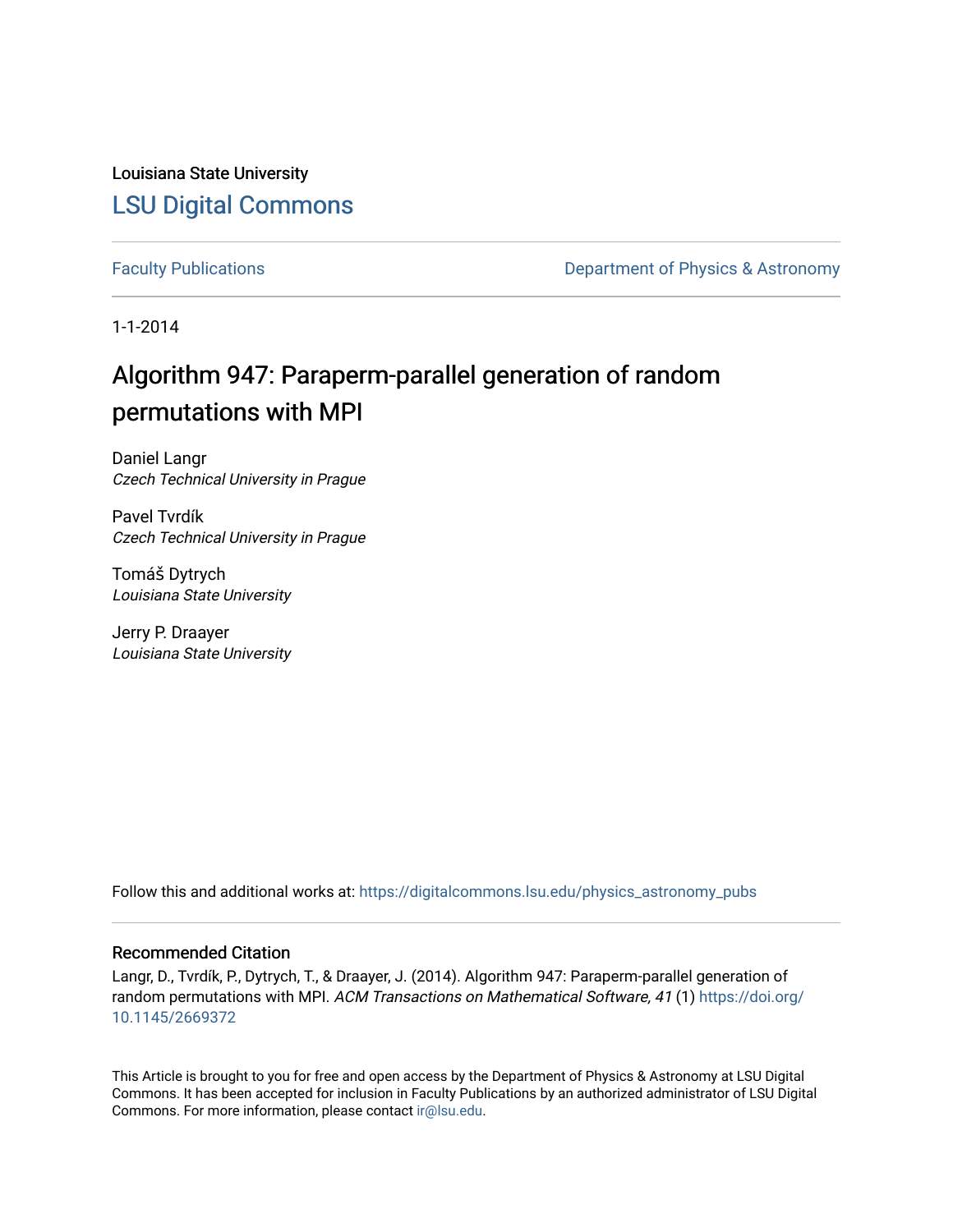# **Algorithm 947: Paraperm—Parallel Generation of Random Permutations with MPI**

DANIEL LANGR and PAVEL TVRDÍK, Czech Technical University in Prague TOMÁŠ DYTRYCH and JERRY P. DRAAYER, Louisiana State University

An algorithm for parallel generation of a random permutation of a large set of distinct integers is presented. This algorithm is designed for massively parallel systems with distributed memory architectures and the MPI-based runtime environments. Scalability of the algorithm is analyzed according to the memory and communication requirements. An implementation of the algorithm in a form of a software library based on the C++ programming language and the MPI application programming interface is further provided. Finally, performed experiments are described and their results discussed. The biggest of these experiments resulted in a generation of a random permutation of  $2^{41}$  integers in slightly more than four minutes using 131072 CPU cores.

Categories and Subject Descriptors: G.2.1 [**Discrete Mathematics**]: Combinatorics—*Permutations and combinations*; G.3 [**Probability and Statistics**]: *Random number generation*; G.4 [**Mathematical Software**]: *Algorithm design and analysis*; *parallel and vector implementations*

#### General Terms: Algorithms, Design

Additional Key Words and Phrases: C++, distributed memory, implementation, MPI, parallel computing, random permutation

#### **ACM Reference Format:**

Langr, D., Tvrd´ık, P., Dytrych, T., and Draayer, J. P. 2014. Algorithm 947: Paraperm—Parallel generation of random permutations with MPI. *ACM Trans. Math. Softw.* 41, 1, Article 5 (October 2014), 26 pages. DOI:http://dx.doi.org/10.1145/2669372

### **1. INTRODUCTION**

Suppose that we need to generate a random permutation of a set of integers {0, *...* ,  $n-1$ } on a massively parallel computer system using the MPI parallel programming

Authors' addresses: D. Langr (corresponding author) and P. Tvrd´ık, Czech Technical University in Prague, Department of Computer Systems, Faculty of Information Technology, Thakurova 9, 160 00, Praha, Czech ´ Republic; T. Dytrych and J. P. Draayer, Louisiana State University, Department of Physics and Astronomy, Baton Rouge, LA 70803, USA; email: langrd@fit.cvut.cz.

Permission to make digital or hard copies of all or part of this work for personal or classroom use is granted without fee provided that copies are not made or distributed for profit or commercial advantage and that copies bear this notice and the full citation on the first page. Copyrights for components of this work owned by others than ACM must be honored. Abstracting with credit is permitted. To copy otherwise, or republish, to post on servers or to redistribute to lists, requires prior specific permission and/or a fee. Request permissions from permissions@acm.org.

-c 2014 ACM 0098-3500/2014/10-ART5 \$15.00 DOI:http://dx.doi.org/10.1145/2669372

This work was supported by the Czech Science Foundation under Grant No. P202/12/2011, by the U.S. National Science Foundation under Grant No. OCI-0904874, and by the U.S. Department of Energy under Grant No. DOE-0904874. This research used resources of the National Energy Research Scientific Computing Center (NERSC), which is supported by the Office of Science of the U.S. Department of Energy under Contract No. DE-AC02-05CH11231. This research is part of the Blue Waters sustained-petascale computing project, which is supported by the National Science Foundation (award number OCI 07-25070) and the state of Illinois. Blue Waters is a joint effort of the University of Illinois at Urbana-Champaign and its National Center for Supercomputing Applications. The authors acknowledge the Louisiana Optical Network Initiative (LONI) and the Louisiana State University (LSU) Center for Computation & Technology for providing HPC resources. The access to computing and storage facilities owned by parties and projects contributing to the National Grid Infrastructure MetaCentrum, provided under the program Projects of Large Infrastructure for Research, Development, and Innovations (LM2010005) is acknowledged. The access to the CERIT-SC computing and storage facilities provided under the program Center CERIT Scientific Cloud, part of the Operational Program Research and Development for Innovations, reg. no. CZ. 1.05/3.2.00/08.0144 is acknowledged.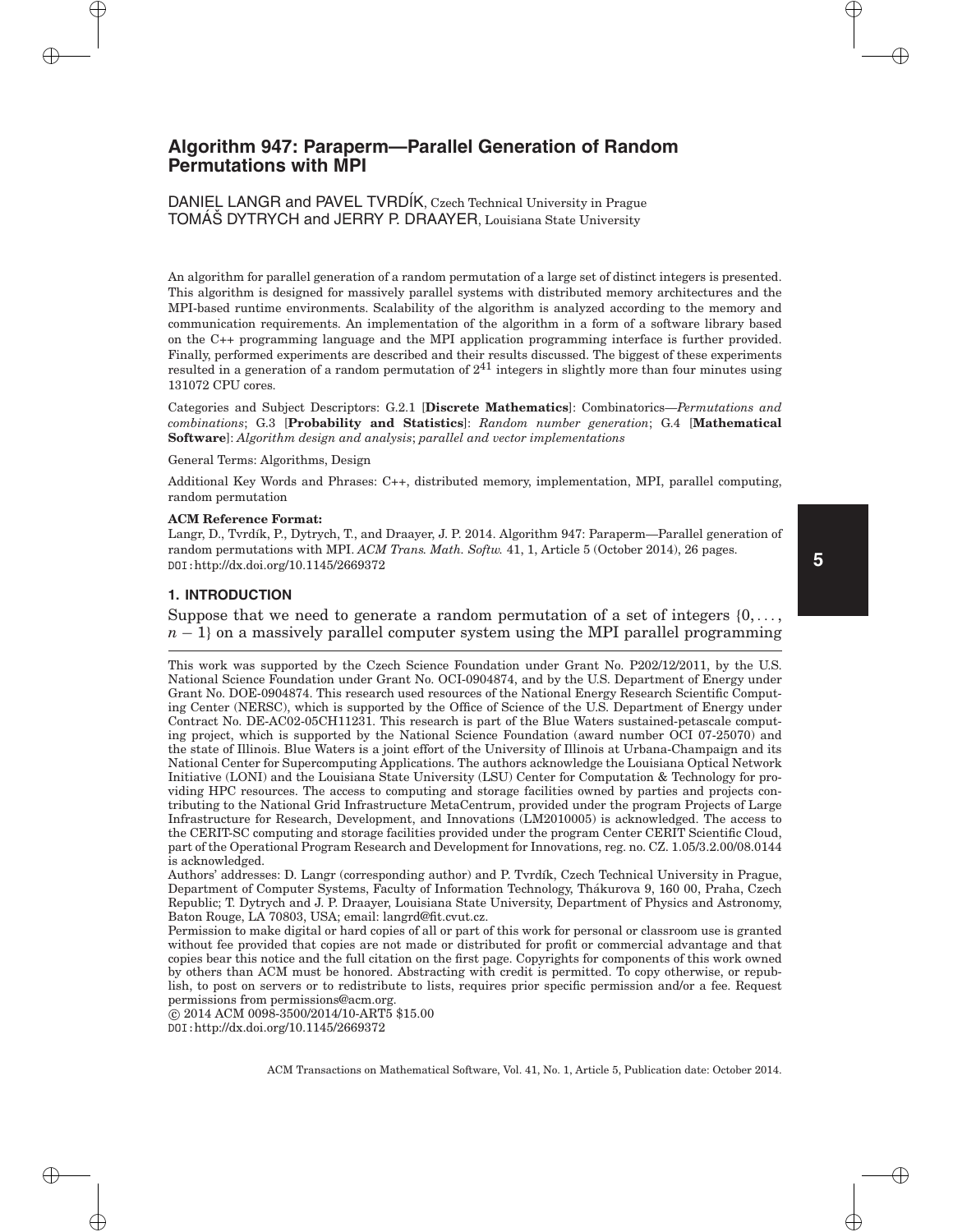library. From our point of view, an implementation of an algorithm providing such a functionality would ideally require a valid MPI communicator and a permutation size *n* as input parameters and would return randomly permuted integers  $\{0, \ldots, n-1\}$ distributed in local arrays of MPI processes as an output. Having such an "ideal implementation", one should be able to obtain large-scale random permutations with minimal expended effort.

To our best knowledge, such an implementation has been neither described in the literature nor published as a piece of software, considering not only the MPI library, but also any other message-passing library or any other distributed-memory runtime environment.

Several algorithms for parallel generation of random permutations have been developed. Some of them were designed for shared-memory runtime environments only, mostly for their abstract model called the *parallel random-access machine* (PRAM) [JaJa 2011]. These algorithms are based on one of four different techniques, referred to as *shuffling*, *dart throwing*, *integer sorting*, and a *network simulation*. Miller and Reif [1985, Section 4.2] present a dart-throwing PRAM algorithm. Reif [1985] shows a PRAM algorithm based on integer sorting. Czumaj et al. [1998] presents network-simulation based PRAM algorithms. Hagerup [1991] describes three different PRAM algorithms based on the dart throwing, integer sorting, and shuffling technique, respectively. Anderson [1990] presents a parallel implementation of a shuffling algorithm [Durstenfeld 1964; Knuth 1997] for a *small parallel machine*, which represents a more realistic model of a shared-memory machine with a small number of processors (4–30) in comparison with PRAM. Some of the previously mentioned algorithms were discussed and empirically compared by Cong and Bader [2005]. The common feature of all the mentioned algorithms is that all processors generally need access to some global data structure, which makes these algorithms impractical for distributed-memory runtime environments, since their straightforward implementation would introduce a significant communication overhead.

There have also been developed several distributed-memory algorithms for parallel generation of random permutations. Goodrich [1997] shows a distributed algorithm designed for a *bulk synchronous parallel* (BSP) abstract computer model [Tiskin 2011]. This algorithm is, in fact, an adaptation of the integer-sorting based PRAM algorithm of Reif [1985], wherein the comparison-based optimal bulk-synchronous sorting algorithm [Goodrich 1996] is utilized.

Sanders [1998] provides a distributed-memory algorithm and also mentions its SIMD implementation, but only for small and limited permutations—particularly for cases where the permutation size equals the number of processors. Sanders also proves that his algorithm generates permutations with a uniform distribution, that is, each permutation is generated with the same probability. The Sanders' algorithm is discussed more in detail in Section 2.2.

Lassous and Thierry [2000] present three different algorithms for the *coarse grained model* (CGM) [Dehne et al. 1993]. The first one called *independent choice of processors* is practically identical to the previously mentioned Sanders' algorithm. The second algorithm called *division by packets* ensures equal distribution of data among processors, that is, perfect load balancing. However, this algorithm does not generate permutations with a uniform distribution (it cannot generate all possible permutations if applied only once). Finally, the third algorithm called *point-to-point communications* was designed to be efficiently implemented by point-to-point communication operations.

Perhaps a permutation generator nearest to our requirements is provided as a part of the parXXL software library [Gustedt et al. 2007], which supports MPI as a communication interface. However, this library was not primarily designed to generate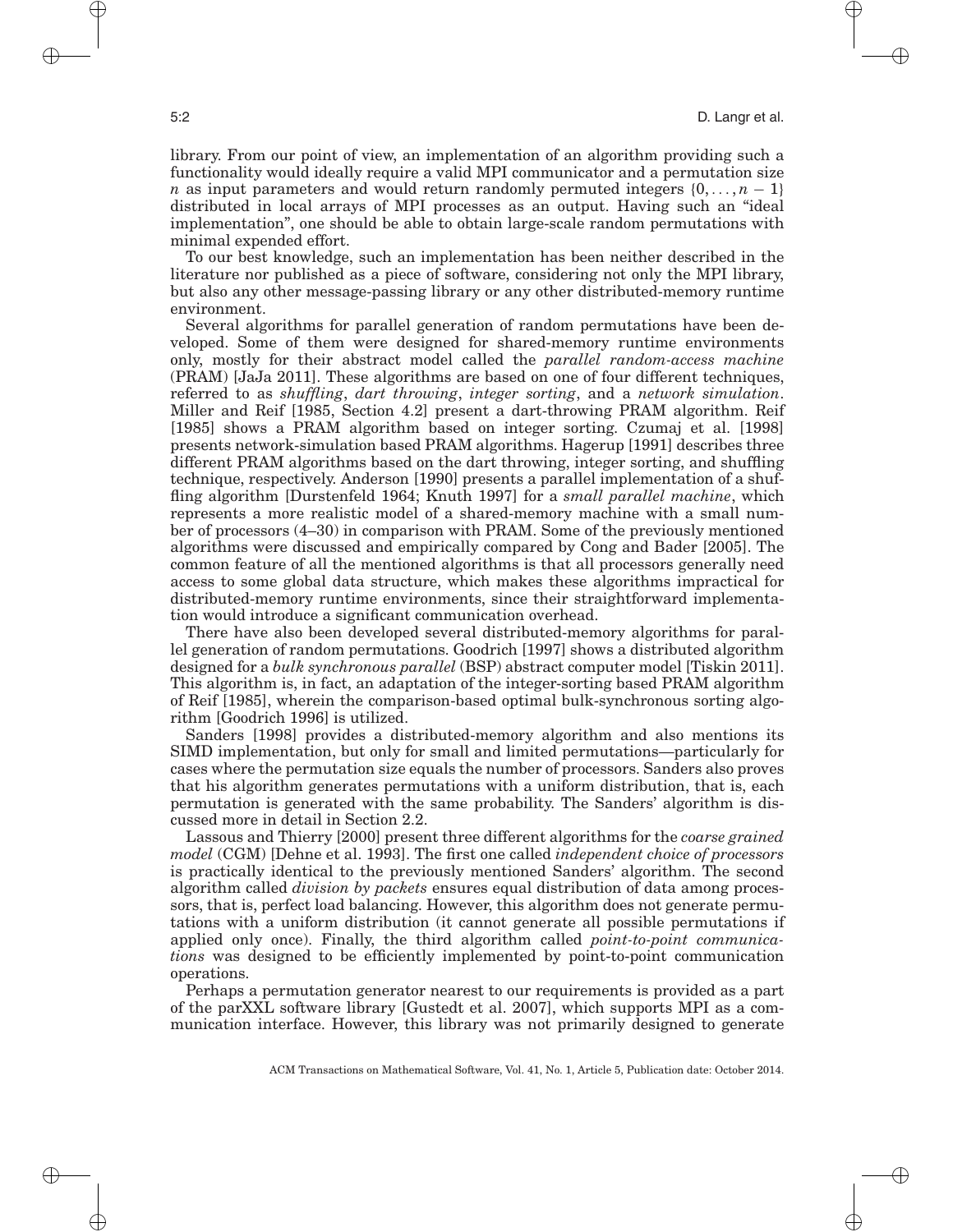random permutations in parallel and there is no simple application programming interface (API) available for it. The usage of parXXL might hence require deep understanding of its documentation and source code. Moreover, only small-scale results on permutation generation—up to 440 processors—has been reported for this library [Gustedt 2008].

We have designed an algorithm for parallel generation of random permutations called Paraperm. We present this algorithm in terms of the MPI parallel programming library [Gropp et al. 1998; Snir et al. 1998]—the mainstream communication library for distributed-memory parallel programming.

We have not developed the Paraperm algorithm entirely from scratch. Instead, we elaborated the previously mentioned Sanders' algorithm—which he defined in a highly abstract way—up to the details of particular communication operations and particular data structures with the aim of maximizing the overall performance and scalability of the generation process. (We chose the Sanders' algorithm since it seems, according to the previous analysis, to be the most prospective algorithm for our needs.) Furthermore, we implemented the proposed algorithm in a form of a software library which we called Paraperm as well—written in the C++ programming language on top of the MPI API. We show that utilizing our library, its users can embed the parallel generation of random permutations into their programs by adding only several lines of code.

The structure of this article is organized as follows. In Section 2, we show the Paraperm algorithm and discuss its properties including space and communication complexity. In Section 3, we describe the Paraperm software library and mention some implementation details related mainly to the memory management and random number generation. In Section 4, we present the performed experiments and analyse their results. We aim especially at the scalability with regard to the permutation size and to the number of processing units. Finally, concluding remarks are presented in Section 5.

### **2. ALGORITHM DESIGN**

By a *permutation* of a set *X*, we mean a bijection from *X* to itself. Having a permutation  $\pi$ , we can write

$$
\pi(x) = x', \quad x \in X, \quad x' \in X.
$$

Then, we say that *x* is a *permutation value* for the *argument x*, or, conversely, that *x* is an argument for the *permutation value x* . We call the elements of *X permutation elements* or simply *elements* if the context is clear.<sup>1</sup>

### **2.1. Problem Definition**

Let  $X = \{0, \ldots, n-1\}$  and let  $\pi : X \to X$  denote an arbitrary permutation of the elements of *X*. Let  $P_0, \ldots, P_{N-1}$  denote particular MPI processes, which we will further call simply *processors*. Let *perm<sub>r</sub>* denote an integer array local to processor  $P_r$ .

We are looking for an algorithm that generates a random permutation  $\pi$  such that, on the algorithm output, *permr* contains permutation values

$$
\pi(pos_r), \dots, \pi(pos_r + count_r - 1). \tag{1}
$$

The resulting permutation values are hence distributed to the local *permr* arrays of particular processors, where *pos*, determines the argument of the first local permutation value while *countr* determines their count.

<sup>1</sup>Note that permutation values (and their arguments) are permutation elements as well. Each permutation element corresponds to a particular permutation value, thus, these terms may be exchangeable in some cases.

ACM Transactions on Mathematical Software, Vol. 41, No. 1, Article 5, Publication date: October 2014.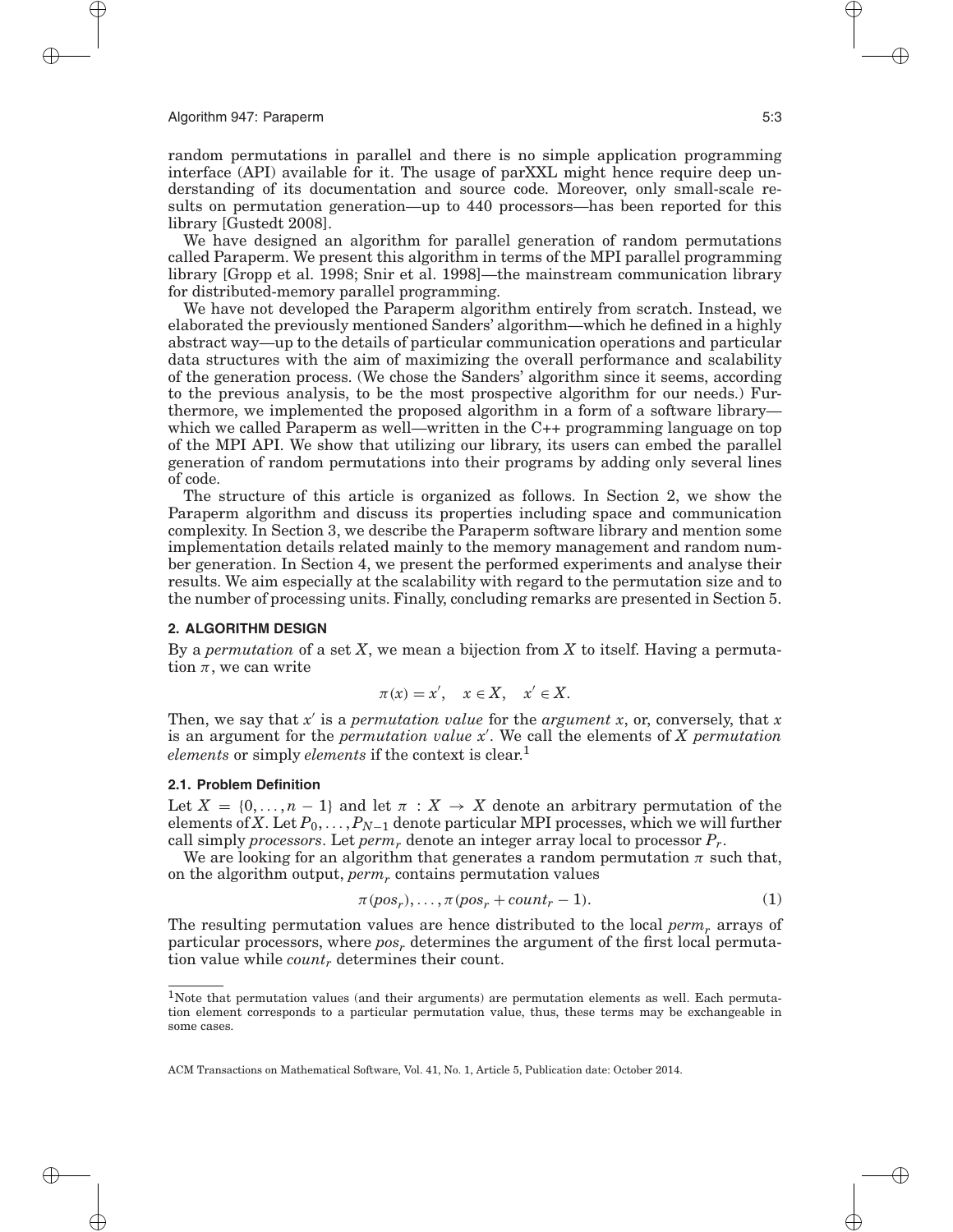# **ALGORITHM 1:** Sanders' algorithm

 **for** each processor *Pr* **do in parallel**  $\left| \right|$  send each element from  $\{rn/N, \ldots, (r+1)n/N - 1\}$  to a random processor store incoming elements in  $[t_0, \ldots, t_{k-1}]$ <br>**4** randomly permute  $[t_0, \ldots, t_{k-1}]$  locally **randomly permute**  $[t_0, \ldots, t_{k-1}]$  locally <br>**5**  $\wedge$  ←  $\sum k_i$  $\Delta \leftarrow \sum k_i$ *i<r* /\* with  $k_i$  equal  $k$  at  $P_i$  \*/  $\left[ \text{put } t_j \text{ into } P_{r'} \text{ at position } \Delta - nr'/N + j \text{, where } r' = \left[ N(\Delta + j)/n \right]$ 

Moreover, we require that:

(1) the permutation values are stored in  $perm_r$  in a successive manner, that is,

 $perm_r[i] = \pi(pos_r + i)$  for  $r \in 0, ..., N-1$  and  $i = 0, ..., count_r - 1;$  (2) (2) each permutation value is stored exactly once, that is,

$$
\bigcup_{r=0}^{N-1} \{perm_r[i]: i \in 0, \ldots, count_r-1\} = X \text{ and } \sum_{r=0}^{N-1} count_r = n.
$$

Note that:

- if we refer to data local to a particular processor, we add the processor number as a subscript to the data name;
- we use the 0-based indexing for processor numbers and array indexes.

# **2.2. Sanders' Algorithm**

The idea of the Sander's algorithm is simple—permutation elements are first randomly placed among processors, then they are locally permuted (shuffled), and finally their placement is balanced so that each processor has the same amortized number of elements on output. Sanders [1998] presents his algorithm using only 6 lines of pseudocode and he proves, by Theorem 1, that every possible permutation is generated with probability 1*/n*!.

Algorithm 1 shows the original Sanders' algorithm written in our notation.<sup>2</sup> We may observe that the algorithm is presented at a very high level of abstraction. Communication between processors is carried out at line 2 as well as at line 6 (in case that  $r' \neq r$ ), however, Sanders gives no details about particular communication operations to be involved (he only suggests to use an "all-to-all exchange" for large *n*). Due to randomness, processors do not know how many permutation elements they will actually receive at line 2 and correct termination of this process might be complicated and prone to deadlocks.

# **2.3. Paraperm Algorithm**

We present the pseudocode of the proposed Paraperm algorithm as Algorithms 2–5. The pseudocode is designed with the following assumptions.

- (1) We suppose that *comm* is a valid MPI communicator and that  $n > 0$ .
- (2) We suppose that all MPI functions are performed over the *comm* communicator.
- (3) We adopt the naming conventions for MPI functions and their parameters as they were introduced by Snir et al. [1998] for the C programming language binding.
- (4) We emphasize MPI functions using a typewriter font face.

<sup>2</sup>Sanders [1998] also accompanies his algorithm with the following footnote: "Throughout the paper we omit tedious rounding where it does not give additional insight."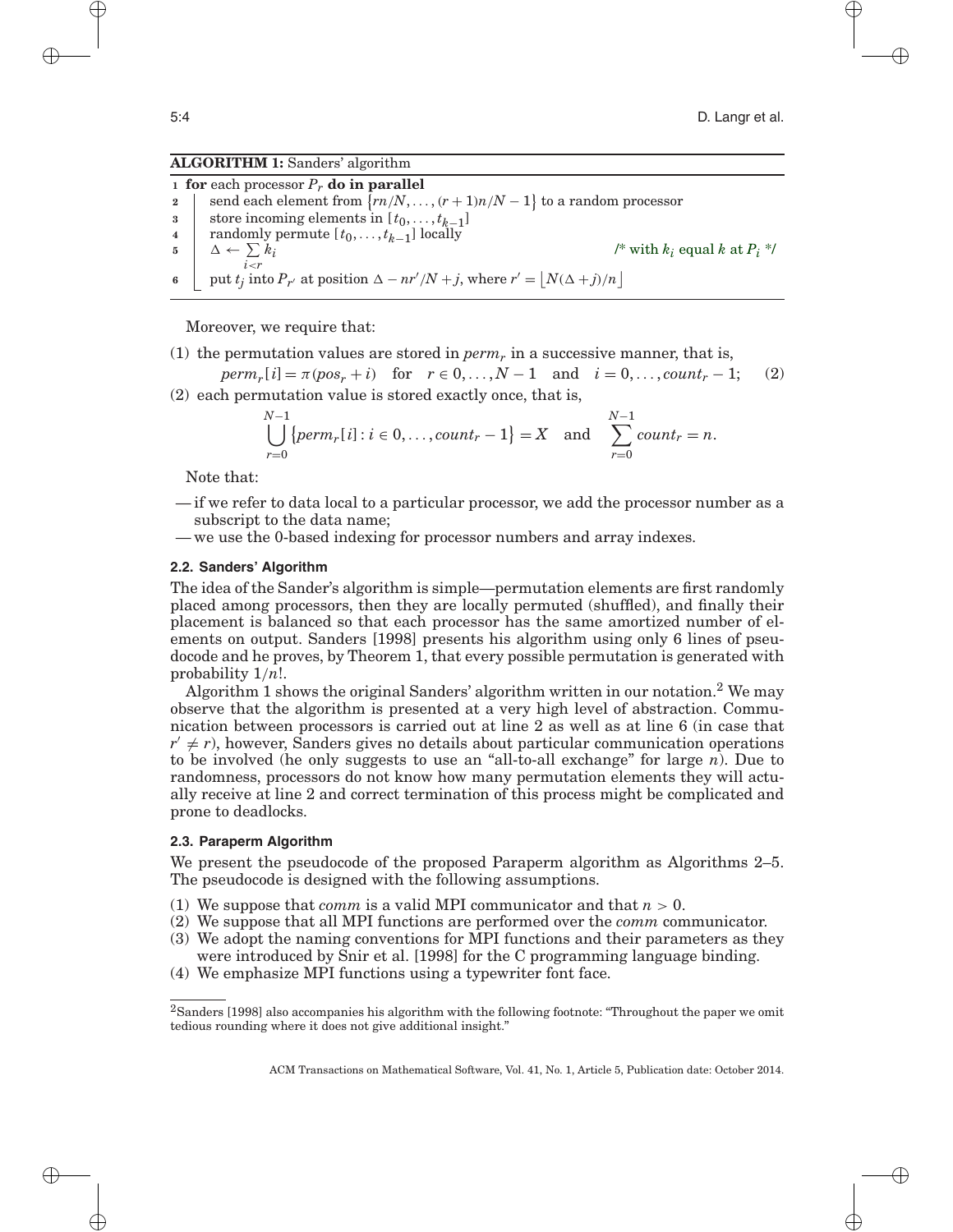#### **ALGORITHM 2:** Paraperm algorithm

```
Input: comm, n
Output: perm, pos, count
```
#### **<sup>1</sup> for** all processors **do in parallel**

```
2 \downarrow N \leftarrow integer variable \downarrow /* number of processors */
3 call MPI Comm size(): size \leftarrow address of N
4 r \leftarrow integer variable \leftarrow /* actual processor number */
5 call MPI Comm rank(): rank \leftarrow address of r
6 m \leftarrow \lceil n/N \rceil /* amortized number of permutation elements per processor */<br>
7 pos ← rm /* argument of the first local permutation value */
7 pos \leftarrow rm /* argument of the first local permutation value */
8 count \leftarrow m /* number of local permutation values */
9 if (r + 1)m > n then count \leftarrow n - pos /* trim at the end if necessary */
10 if pos \geq n then count \leftarrow 011 execute PHASE1 /* random distribution of elements */
12 execute PHASE2 parameters \frac{1}{2} execute PHASE2
13 execute PHASE3 13 execute PHASE3
14 end
```
(5) We use the following syntax for MPI function calls:

 $MPI_Function() : argument_1 \leftarrow value_1, argument_2 \leftarrow value_2, ...,$ 

where, for sake of readability, we specify only arguments relevant to the algorithm.

(6) We suppose that all data are local to particular processors. We hence omit the processor-number subscript for data names in the pseudocode as well as in the accompanying text if the context is clear.

We split the Paraperm algorithm into three phases that match the original concept of the Sanders' algorithm as follows.

- Within PHASE1, permutation elements are randomly distributed among all processors.
- Within PHASE2, local permutation elements are shuffled by each processor.
- Within PHASE3, the placement of permutation elements is balanced among all processors.

Algorithm 2 only computes some basic algorithm parameters and then executes particular phases, which are defined by Algorithms 3–5. We further assume that all variables introduced by Algorithm 2 have global scope, that is, that they are available within the pseudocode of the phases as well.

A simple worked example using a very small data set is provided as an electronic appendix to this article; readers may find this helpful in understanding the workings of the Paraperm algorithm.

2.3.1. PHASE1. The task of all processors in this phase is to distribute mutually exclusive portions of permutation elements so that each element is sent to a randomly selected destination processor. Algorithm 3 shows the pseudocode of this phase, where, generally, processor  $P_r$  distributes elements  $rm, \ldots, (r + 1)m - 1$ .

To achieve maximum performance, it is important to avoid sending elements oneby-one using a point-to-point communication operation. All the elements that target the same destination processor should be sent at once and therefore, they first need to grouped together. We resolved this problem using the following scenario.

(1) Permutation elements to be send are put into the *sendbuf* array.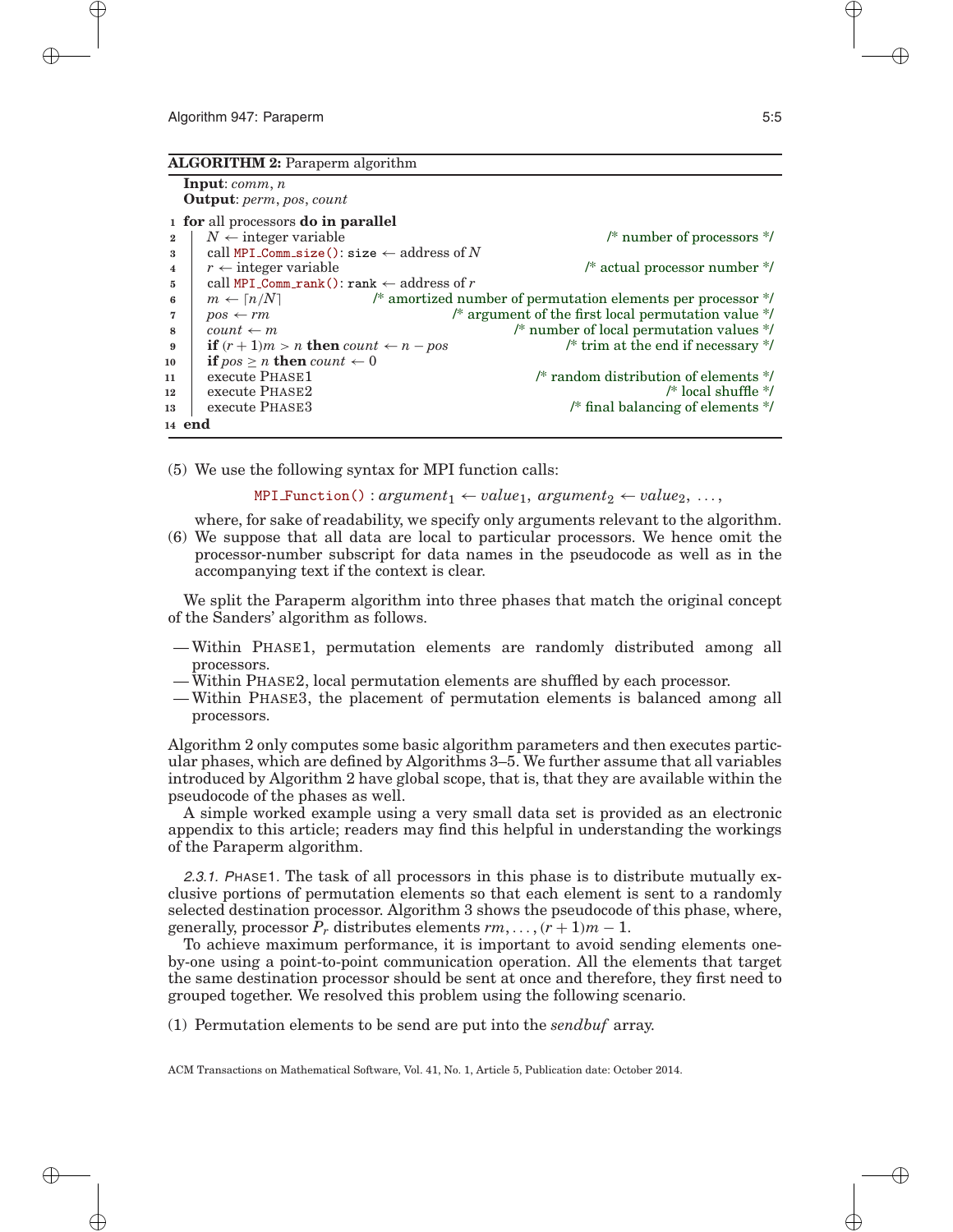# **ALGORITHM 3:** Paraperm algorithm: PHASE1

 $\text{sendbuf} \leftarrow \text{integer array of size } \text{count} + 1$  /\* permutation elements \*/  $destprocs \leftarrow$  integer array of size  $count + 1$  /\* destination processor numbers \*/ **for** *k* ← 0 **to** *count* − 1 **do**  $|$  sendbuf[ $k$ ]  $\leftarrow$  pos +  $k$  /\* permutation element \*/ *destprocs*[ *k*]← random number from 0, *...* , *N* − 1 /\* destination processor number \*/ **<sup>6</sup> end** *sendbuf*[ $count$ ]  $\leftarrow$  0 *destprocs*[ *count*]← *N* /\* terminator \*/ sort both *sendbuf* and *destprocs* at once according to *destprocs* in ascending order *sendcnts*  $\leftarrow$  zero-initialized integer array of size *N* /\* send counts \*/  $k \leftarrow 0$  **for** *r* ← 0 **to** *N* − 1 **do while**  $r' = destprocs[k]$  **do**  | sendcnts $[r'] \leftarrow$  sendcnts $[r'] + 1$  $\vert k \leftarrow k+1$ **<sup>16</sup> end <sup>17</sup> end** release *destprocs* /\* no longer needed \*/ *sdispls* ← zero-initialized integer array of size *N* /\* send displacements \*/ **for** *r* ← 1 **to** *N* − 1 **do**  $21 \mid sidispls[r'] \leftarrow sdispls[r'-1] + sendents[r'-1]$ **<sup>22</sup> end**  $reevents \leftarrow integer array of size N$  /\* receive counts \*/ call MPI Alltoall(): sendbuf ← address of *sendcnts*[ 0], sendcount ← 1, recvbuf ← address of *recvcnts*[0], recvount  $\leftarrow$  1 *rdispls*  $\leftarrow$  zero-initialized integer array of size *N* /\* receive displacements \*/ **for**  $r' \leftarrow 1$  **to**  $N - 1$  **do**  $\text{r}$  *rdispls*[ $r'$ ]  $\leftarrow$  *rdispls*[ $r' - 1$ ] +*recvcnts*[ $r' - 1$ ] **<sup>28</sup> end**  $total \leftarrow 0$  /\* total number of elements to be received \*/ **for**  $r'$  ← 0 **to**  $N-1$  **do**  $31 \mid total \leftarrow total + records[r']$ **<sup>32</sup> end** *temp* ← integer array of size *total* /\* receive buffer \*/ call MPI Alltoallv(): sendbuf ← address of *sendbuf*[ 0], sendcounts ← address of  $sendcnts[0],$  sdispls  $\leftarrow$  address of *sdispls*[0], recvbut  $\leftarrow$  address of *temp*[0], **recvcounts** ← address of *recvents*[0], **rdispls** ← address of *rdispls*[0]<br>release *sendbuf*, *sendents*, *sdispls*, *recvents*, and *rdispls*  $\frac{1}{2}$  (\* no longer needed \*/ release *sendbuf*, *sendcnts*, *sdispls*, *recvcnts*, and *rdispls* /\* no longer needed \*/ call MPI Barrier() to synchronize processors

- (2) Random destination processor numbers for these elements are generated and put into the *destprocs* array.
- (3) Both *sendbuf* and *destprocs* arrays are sorted at once in ascending order using the values of *destprocs* as sort keys.

This process is performed within Algorithm 3 at lines 1–9. The role of the *terminator* (lines 7–8) is to simplify further manipulation with the *sendbuf* and *destprocs* arrays at lines 12–17.

When the permutation elements are grouped together in the *sendbuf* array, they can be distributed all at once using a variable-length all-to-all collective communication operation (variable-length since each source processor sends, generally, a different number of elements to each destination processor). In MPI, such communication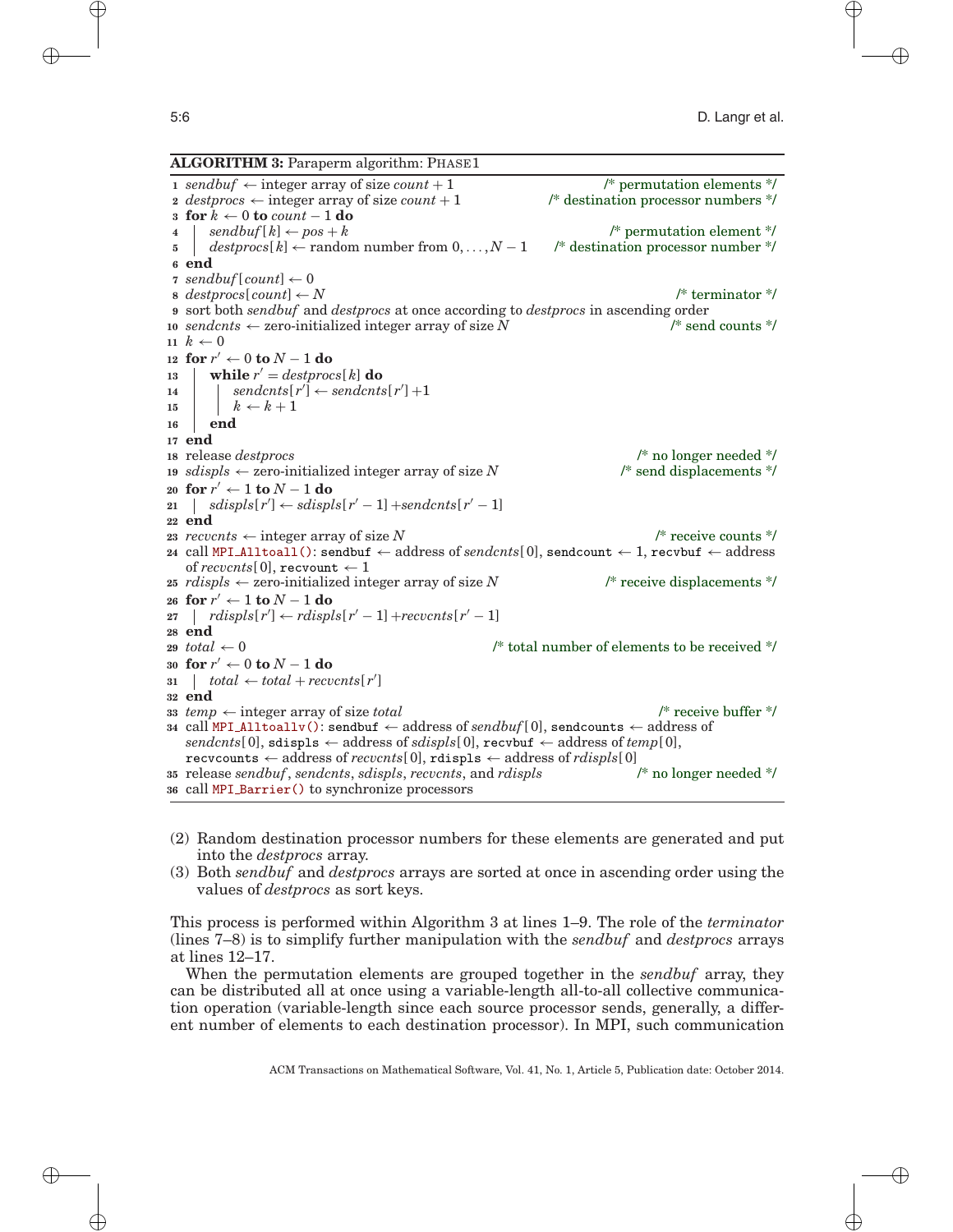#### **ALGORITHM 4:** Paraperm algorithm: PHASE2

```
1 if size of temp > 1 then
2 for k \leftarrow (size of temp) − 1 downto 1 do
\mathbf{3} \vert \cdot \vert \cdot \vert \leftarrow random number from 0, \ldots, k\bf{4} | swap temp[\bf{k}] and temp[\bf{l}]
5 end
6 end
7 call MPI Barrier() to synchronize processors
```
operation is represented by the MPI  $\Lambda$ lltoallv() function. However, prior to its execution at line 34, the following four auxiliary arrays local to each processor need to be constructed:

- the *sendcnts* array containing the number of elements to be sent to each destination processor (lines 10–17),
- the *sdispls* array containing the displacements of elements to be sent to each destination processor (lines 19–22),
- the *recvcnts* array containing the number of elements to be received from each source processor (lines 23–24),
- the *rdispls* array containing the displacements of elements to be received from each source processor (lines  $25-28$ ).

To fill up the *recvcnts* array, one fixed-length all-to-all communication operation needs to be executed (line 24), which is in MPI represented by the MPI Alltoall() function.

The randomly distributed permutation elements are finally received by each processor to its local array called *temp*, which is prepared at lines 29–33.

The side effect of grouping the permutation elements and sending them using a single communication operation is that they are, generally, placed in the *temp* arrays in different order than they would be placed in case of sending them one-by-one. However, this does not break the overall randomness of the algorithm, since these elements are then randomly shuffled in PHASE2, which results (or should result) in each possible permutation of the elements of *temp* with the same probability independently of their initial order.

2.3.2. PHASE2. The second phase of Paraperm is presented as Algorithm 4. In this phase, all processors randomly permute (shuffle) elements in their temporary arrays *temp*. We use the *modern shuffling algorithm*—known also as the *Knuth algorithm* for this task [Durstenfeld 1964; Knuth 1997]. However, any other algorithm with the same functionality may be utilized here as well.

2.3.3. PHASE3. At the end of PHASE2, the resulting permutation has already been generated, however, the placement of its values is generally imbalanced. Processor *Pr* has, in its local array *temp<sub>r</sub>*, permutation values

$$
\pi(\text{first}_r), \ldots, \pi(\text{first}_r + \text{size}_r - 1),
$$

where

$$
size_r = size of temp_r \quad and \quad first_r = \sum_{r'=0}^{r-1} size_{r'}.
$$
 (3)

We request that, according to (1), on output of the Paraperm algorithm, processor *Pr* has, in its output array *permr*, permutation values

$$
\pi(pos_r), \dots, \pi(pos_r + count_r - 1), \tag{4}
$$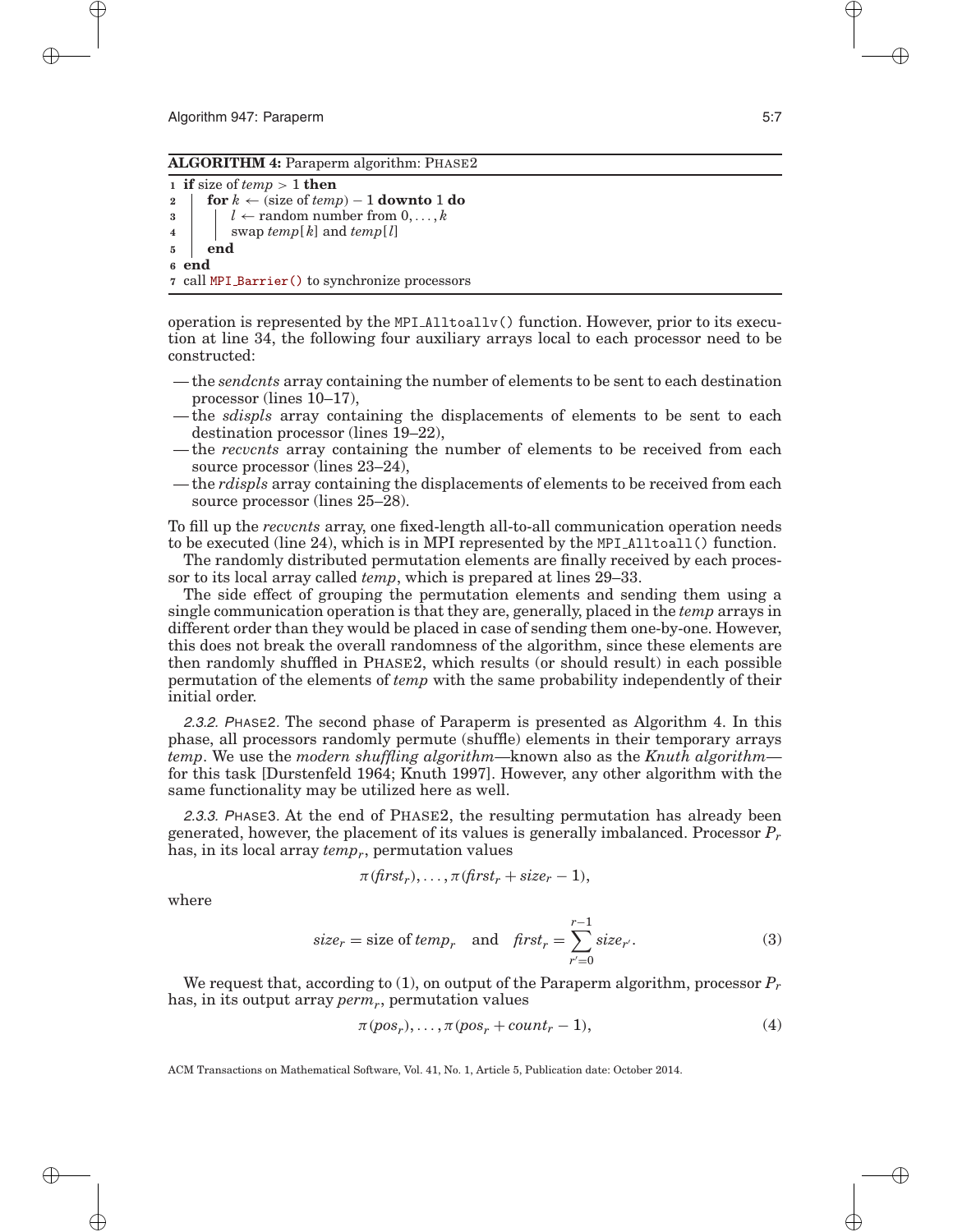**ALGORITHM 5:** Paraperm algorithm: PHASE3

 $size \leftarrow size$  of *temp*  $first \leftarrow integer \ variable$  call MPI Scan(): sendbuf  $\leftarrow$  address of *size*, recvbuf  $\leftarrow$  address of *first*, count  $\leftarrow$  1, op ← MPI SUM /\* parallel prefix sum over *size* \*/  $first \leftarrow first - size$ <br> **5**  $last \leftarrow first + size - 1$ <br> **4**  $/*$  argument of the last local permutation value \*/ *last* ← *first* + *size* − 1 /\* argument of the last local permutation value \*/  $r' \leftarrow |first/m|$  /\* destination processor for the *first*-th permutation value \*/  $first'$  ←  $first$  *first*  $\leq$  *first*  $\leq$  *first*  $\leq$  *first* permutation value that belongs to *P<sub>r</sub>*  $\leq$  *f*  $\leq$  *f*  $\leq$  *f*  $\leq$  *f*  $\leq$  *f*  $\leq$  *f*  $\leq$  *f*  $\leq$  *f*  $\leq$  *f*  $\leq$  *f*  $\leq$  *f*  $\$ <sup>\*</sup> number of permutation elements to process \*/ *perm* ← integer array of size *m* /\* final array for permutation values \*/ *requests* ← empty dynamic array of MPI Request elements  $request \leftarrow variable of type MPI\_Request$ *buf*  $\leftarrow$  integer array of size 2 **<sup>13</sup> repeat** *ast'* ←  $(r' + 1)m - 1$  /\* argument of the last perm. value that belongs to  $P_{r'}$  \*/ **if**  $last' > last$  **then**  $last' \leftarrow last$  /\* argument of the last perm. value to be sent to  $P_{r'}$  \*/  $\begin{array}{l}\n\text{count}' \leftarrow \text{last}' - \text{first}' + 1 \\
\text{if } r = r' \text{ then}\n\end{array}$  /\* number of permutation elements to be sent to  $P_{r'} * /$ <br> **17**  $\begin{array}{l}\n\text{if } r = r' \text{ then}\n\end{array}$  **if**  $r = r'$  **then** /\* copy instead send to myself \*/ **for**  $k \leftarrow \text{first}'$  **to**  $\text{last}'$  **do**  *perm*[ *k* − *pos*]← *temp*[ *k* − *first*] **<sup>20</sup> end** *remains* ← *remains* – *count'*  $\mathbb{R}^*$  *count'* elements processed \*/ **<sup>22</sup> else** |  $buf[0] \leftarrow \text{first}'$ **buf**[1]  $\leftarrow$  *count'*  $\begin{array}{|l|} \hline \text{call MPI\_Isend(): \text{buf} \leftarrow \text{address of } \textit{buf}[0], \text{count} \leftarrow 2, \text{dest} \leftarrow r', \text{tag} \leftarrow 1, \end{array}$ request ← address of *request* append *request* into *requests* call MPI\_Isend(): buf  $\leftarrow$  address of  $temp[$  *first'* – *first*], count  $\leftarrow$  *count'*, dest  $\leftarrow$  *r'*,  $tag \leftarrow 2$ , request  $\leftarrow$  address of *request*  append *request* into *requests* **<sup>29</sup> end**  $r' \leftarrow r' + 1$  /\* next destination processor \*/  $\int \text{first}' \leftarrow \text{first}' + \text{count}'$  /\* *count* elements processed \*/ **until** *first > last* /\* until all elements from *temp* have been sent or copied \*/ **while** *remains >* 0 **do** /\* receive sent elements \*/ *status* ← variable of type <code>MPI\_Status</code> call MPI  $\text{Recv}()$ : buf  $\leftarrow$  address of  $buf[0]$ , count  $\leftarrow$  2, source  $\leftarrow$  MPI  $\text{ANY\_SOURCE}$ ,  $tag \leftarrow 1$ , status  $\leftarrow$  address of *status first'*  $\leftarrow \text{buf}[0]$  *count'* ← *buf*[1]  $\text{38}$  call MPI Recv(): buf  $\leftarrow$  address of  $\text{perm}[\text{first}' - \text{pos}]$ , count  $\leftarrow$  *count'*,  $source \leftarrow status.MPI\_SOWRCE, tag \leftarrow 2$  *remains* **←** *remains* **−** *count***<sup>'</sup> <b>***remains* + *count*<sup>'</sup> *remains* + *f\* count*<sup>'</sup> elements processed \*/ **<sup>40</sup> end for**  $k \leftarrow 0$  **to** size of *requests* − 1 **do** /\* complete unblocking sends \*/ call MPI Wait(): request  $\leftarrow$  address of *requests*[ $k$ ] **<sup>43</sup> end** release *requests* and *temp* /\* no longer needed \*/ call MPI Barrier() to synchronize processors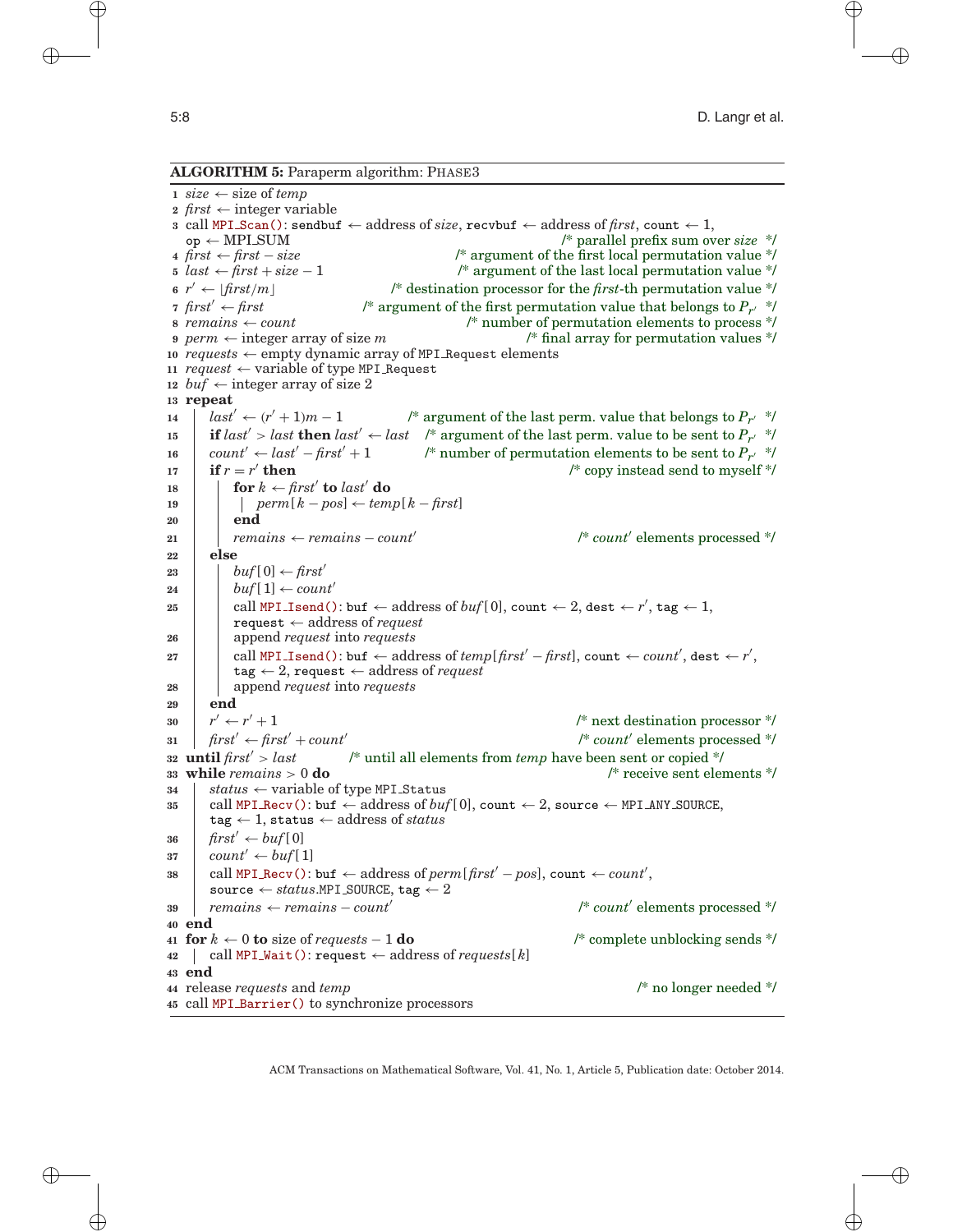where the values of  $pos_r$ , and  $count_r$  are defined at lines 6–10 of Algorithm 2 (see Section 2.4 for a discussion about the choice of these paremeters). The process that achieves such a requested state is presented as Algorithm 5. In the most general sense, it may be carried out using the variable-length all-to-all communication operation. However, let us suppose that:

— we use a decent-quality random number generator throughout the algorithm,

— we generate so-called *large-scale permutations* defined by the following condition3:

$$
n \gg N > 1. \tag{5}
$$

Then, we may assume that all processors receive in PHASE1 similar number of permutation elements, which further implies that:

- the sizes of the *tempr* arrays are approximately the same for all processors (we verified this assumption by experiments as discussed in Section 4);
- after PHASE1 (and PHASE2), most permutation elements are already stored in local memories of the processors, where they finally belong to;
- we need to transfer in PHASE3 among processors minority of permutation elements;
- processors need to communicate only with their neighbors.

For these reasons, it would be inefficient to use the MPI Alltoallv() function here, since we would need, in addition, to allocate and fill four auxiliary arrays of size *N*. We hence decided to accomplish this phase using point-to-point communication operations as described in this article. However, to achieve maximum performance, it is important to send all elements that target the same processor at once, that is, not to send elements one by one.

Algorithm 5 works as follows. The *first* and *size* values from (3) are calculated at lines 1–4, which determine permutation values stored in the *temp* array of each processor. According to (3), a prefix sum operation is involved here, which is available in MPI through the MPI Scan() function (line 3).

Then, the algorithm iterates over the *temp* array (lines 13–32) and collects all permutation elements that target the same destination processor (lines 14–16). If the destination processor is equal to the actual processor  $(r = r')$ , then the collected permutation elements are simply copied into the corresponding position in the output *perm* array (lines 18–20). Otherwise, these elements are sent to the destination processor (line 27). However, on the destination processor, the information about how many elements will be received and where to put them in the output *perm* array is unknown. Hence, prior to sending the elements themselves, this positional information is sent at lines 23–25. Within this phase, all processors generally need both to send and to receive elements, therefore, a nonblocking sending operation is utilized here, which is represented in MPI by the MPI Isend() function.

Finally, after all elements from the *temp* arrays have been processed (either copied locally or sent to another processor), the elements that target the actual processor are received (lines 33–40). This process terminates as soon as the *perm* array contains all permutation elements that correspond to the desired permutation values (1), which is checked via the *remains* variable.

The last thing that needs to be done is to wait for the completion of all the executed nonblocking sending operations (lines 41–43).

 ${}^{3}{\rm It}$  would make no sense to use the Paraperm algorithm if this condition is not met.

ACM Transactions on Mathematical Software, Vol. 41, No. 1, Article 5, Publication date: October 2014.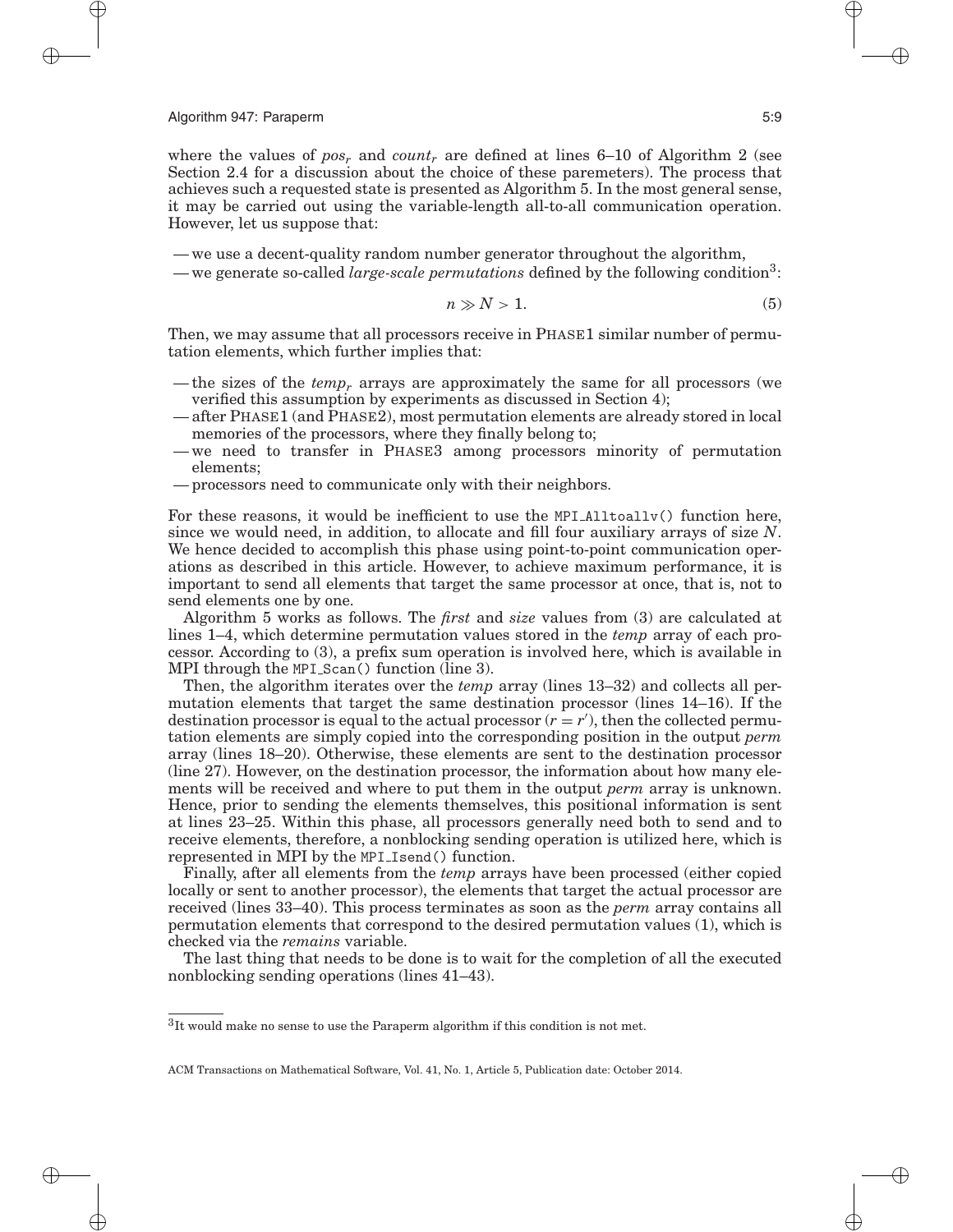#### **2.4. Distribution of Permutation Values**

When the algorithm completes, processor  $P_r$  has, in its array  $perm_r$ , permutation values

$$
\pi(rm),\ldots,\pi\bigl((r+1)m-1\bigr),
$$

where

$$
m = \lceil n/N \rceil. \tag{6}
$$

Such uniform distribution has a major advantage—not only do we know which permutation values are stored on a particular processor, but we also know where a particular permutation value is located. Namely,

$$
\pi(i) = perm_r[j], \quad \text{where} \quad r = \lfloor i/m \rfloor \quad \text{and} \quad j = i \mod m. \tag{7}
$$

The downside of this approach is that some processors may end up with no permutation values at all. Substituting *i* with  $n - 1$  in (7), we get the last processor that stores some permutation values  $P_{last}$ , where

$$
last = \left\lfloor \frac{n-1}{\lceil n/N \rceil} \right\rfloor. \tag{8}
$$

Thus, when  $last < N-1$ , none of the processors  $P_{last+1}, \ldots, P_{N-1}$  store any permutation values—we call these processors *free*. We can analyze the number of free processors by expressing *n* as

$$
n = kN + l
$$
, where  $l \in \{0, ..., N - 1\}$  and  $k \ge 0$ , (9)

and substituting (9) into (8). In the case when *N* divides *n* exactly  $(l = 0)$  there are no free processors at all. Otherwise  $(l \neq 0)$ , the number of free processors is given by

$$
N-1-last = \left\lfloor \frac{N+1-l}{k+1} \right\rfloor - 1,
$$

which implies the following.

- There are no free processors if  $k + l > N$ .
- There are no free processors if  $k \geq N-1$ , independently of *l*. This condition is also met when  $n > N^2$ .
- The number of free processors is maximized when  $l = 1$  and  $k$  approaches 0. However, the latter condition is contrary to the requirement  $k \gg 1$  needed to satisfy (5).

The overall conclusions is that the larger permutation we generate, the less processors will be free. $4$ 

For illustration, we evaluated the average number of free processors for all  $n \in$  ${100N, 100N + 1, ..., N^2 - 1}$  and for the selected numbers of processors *N*. The results are presented in Table I.

Note that if users are not satisfied with our distribution of permutation values to processors, they may easily redistribute these values more evenly to all the processors  $P_0, \ldots, P_{N-1}$  by exploiting the same procedure that was used in PHASE3.

#### **2.5. Complexity**

The evaluation of memory, communication, and computational complexity of the Paraperm algorithm is an ambiguous task, because these complexities depend on

 $4$ The proof of the mentioned statements is beyond the scope of this text. However, it may be found easily by substitution of (9) into (8).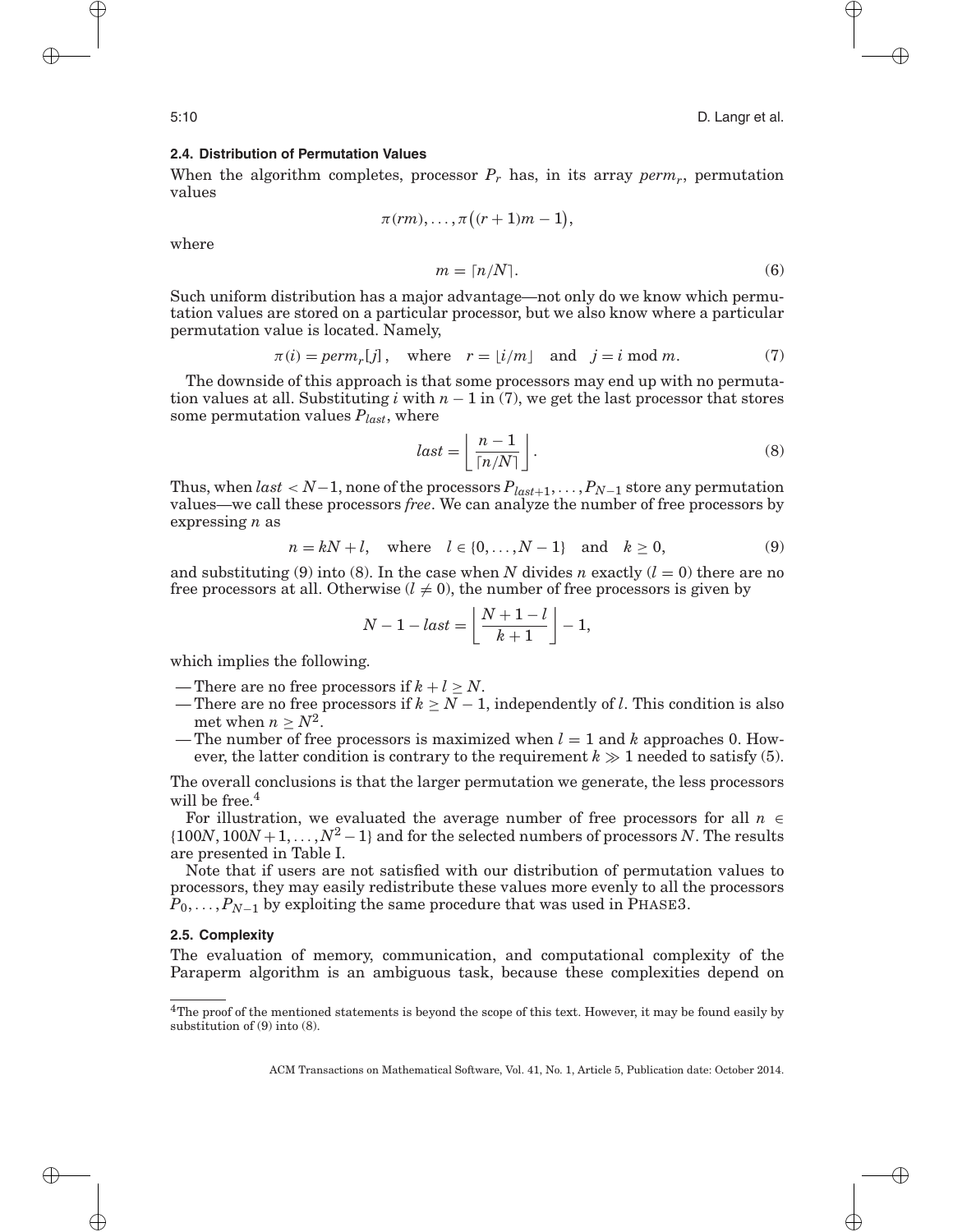| N                                  | Absolute average number<br>of free processors | Relative average number<br>of free processors $[\%]$ |
|------------------------------------|-----------------------------------------------|------------------------------------------------------|
| 10 <sup>3</sup><br>10 <sup>4</sup> | 0.82<br>1.86                                  | $8.20 \cdot 10^{-2}$<br>$1.86\cdot 10^{-2}$          |
| $10^{5}$                           | 2.99                                          | $2.99 \cdot 10^{-3}$                                 |

Table I. The Average Number of Free Processors for  $n \in \{100N, 100N + 1, \ldots, N^2 - 1\}$ 

Table II. Memory Requirements per Processor in Integer Units of the Paraperm Algorithm for its Particular Phases

| Phase  | Memory requirements per processor |
|--------|-----------------------------------|
| PHASE1 | $2n/N+4N$                         |
| PHASE2 | n/N                               |
| PHASE3 | 2n/N                              |

randomness and each algorithm execution generally results in different numbers. We hence further suppose that:

- (1) we have an ideal random number generator,
- (2) we perform the *large-scale* runs of the algorithm defined by condition (5),
- (3) consequently all elements are distributed (almost) evenly to all processors in PHASE1.

We evaluate the memory requirements of data structures as well as lengths of transfered messages in *integer* units, that correspond to permutation elements (and/or processor numbers). This approach makes the presented numbers independent of the actual data types used within implementations.<sup>5</sup> Further, we omit the integer units if the context is clear.

We express all the presented quantities using  $n$  and  $N$ , since these are the input parameters of the algorithm.

2.5.1. Memory Requirements. The memory requirements of the Paraperm algorithm are presented in Table II. However, note the following remarks.

- We present memory requirements using order-of-magnitude numbers rather than exact numbers. We do not use the *O*-notation here, since *hidden constants* are important and would be lost in that case.
- We suppose that the sorting algorithm running in PHASE1 is in-place and does not need any additional memory.
- We do not make any allowance within these calculations for memory that might be allocated by the MPI library.

The overall memory requirements per processor are hence determined by PHASE1, where we need two arrays of size *n/N* and four arrays of size *N* for the execution of the MPI\_Alltoally() function.

2.5.2. Communication Complexity. The numbers of elements transferred by MPI routines for each phase of the algorithm are presented in Table III. As in Section 2.5.1, we present these as order-of-magnitude quantities.

<sup>5</sup>Translation into bytes can be done simply by multiplying the numbers by the byte-size of the actually used data types.

ACM Transactions on Mathematical Software, Vol. 41, No. 1, Article 5, Publication date: October 2014.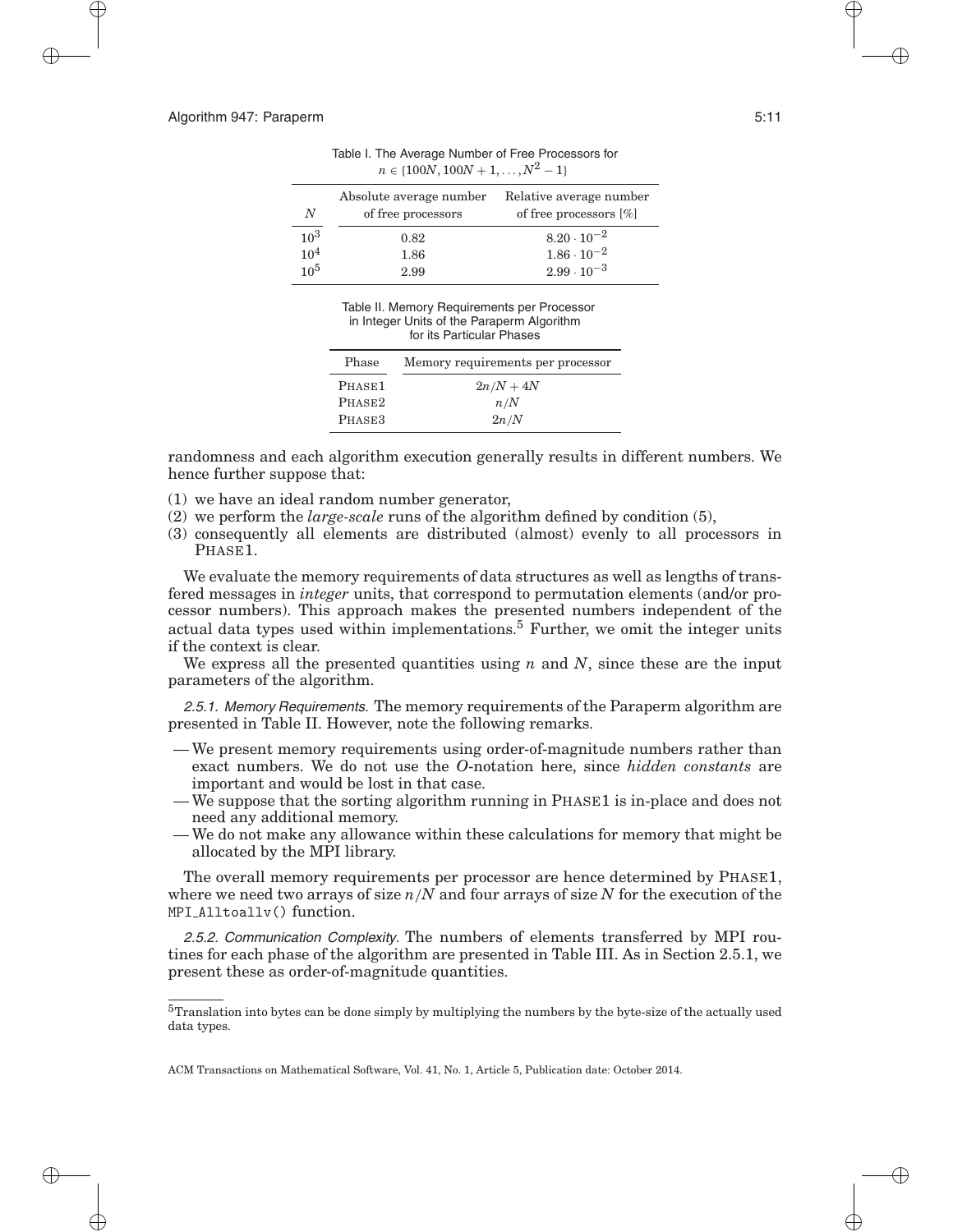| tor its Particular Phases |                                |  |  |  |
|---------------------------|--------------------------------|--|--|--|
| Phase                     | Number of transferred elements |  |  |  |
| PHASE <sub>1</sub>        | $n - n/N$                      |  |  |  |
| PHASE <sub>2</sub>        | $\lceil$                       |  |  |  |
| PHASE3                    | > 0                            |  |  |  |

Table III. Amortized Number of Transferred Elements of the Paraperm Algorithm for Its Particular Phases

In PHASE1, all elements need to be transferred to destination processors, except those that target the processor they are sent from. In PHASE2, no elements are transferred at all, since only a local shuffling procedure is performed over the *temp* arrays. The number of transferred elements in PHASE3 varies for each execution of the algorithm, since it depends on the particular random processor numbers generated within PHASE1. The communication complexity for PHASE3 can thus only be evaluated statistically. The results of our experiments are presented in Section 4 (let us state that during all our numerical experiments the number of elements transferred in PHASE3 was always less than 0.01*n*, that is, *<* 1% of their total count).

Note that, in addition to the transmission of permutation elements, the following communication operations are also performed by the algorithm:

- a fixed-size all-to-all communication operation over the arrays of size *N* in PHASE1,
- a parallel prefix sum in PHASE3,
- synchronization barriers at the end of each phase.

2.5.3. Computational Complexity. The computationally expensive operations are the following.

- Generation of random destination processor numbers for *n/N* permutation elements in PHASE1. The computational complexity of this task is  $O(n/N) \cdot O(\varphi)$ , where  $O(\varphi)$  represents the computational complexity of generating a single random number. The term  $O(\varphi)$  is implementation-dependent since it is determined by the particular random number generator used within a particular implementation of the algorithm.<sup>6</sup>
- Local sorting of *n/N* permutation elements and their destination processor numbers in PHASE1. We assume this has computational complexity  $O(n/N \cdot \log(n/N))$ .
- Local shuffling of approximately *n/N* permutation elements in PHASE2. The computational complexity of this task is also  $O(n/N) \cdot O(\varphi)$ .

We state in advance that our experiments presented in Section 4 indicate that these computationally intensive tasks contribute very little to the overall run time of the algorithm and they become negligible for the generation of very large permutations.

# **2.6. Load Balancing**

There are two aspects that can cause a potential load imbalance among processors. The first one is deterministic and is given by the chosen type of the final distribution of permutation values among processors, which was discussed in detail in Section 2.4. We showed that this type of imbalance is generally insignificant if the large-scale condition (5) is satisfied, and it vanishes entirely when  $n \geq N^2$  or *N* divides *n*.

 $6$ The computational complexity of (pseudo)random number generator is beyond the scope of this article. See, for example, the paper of Goldreich [2010] for details.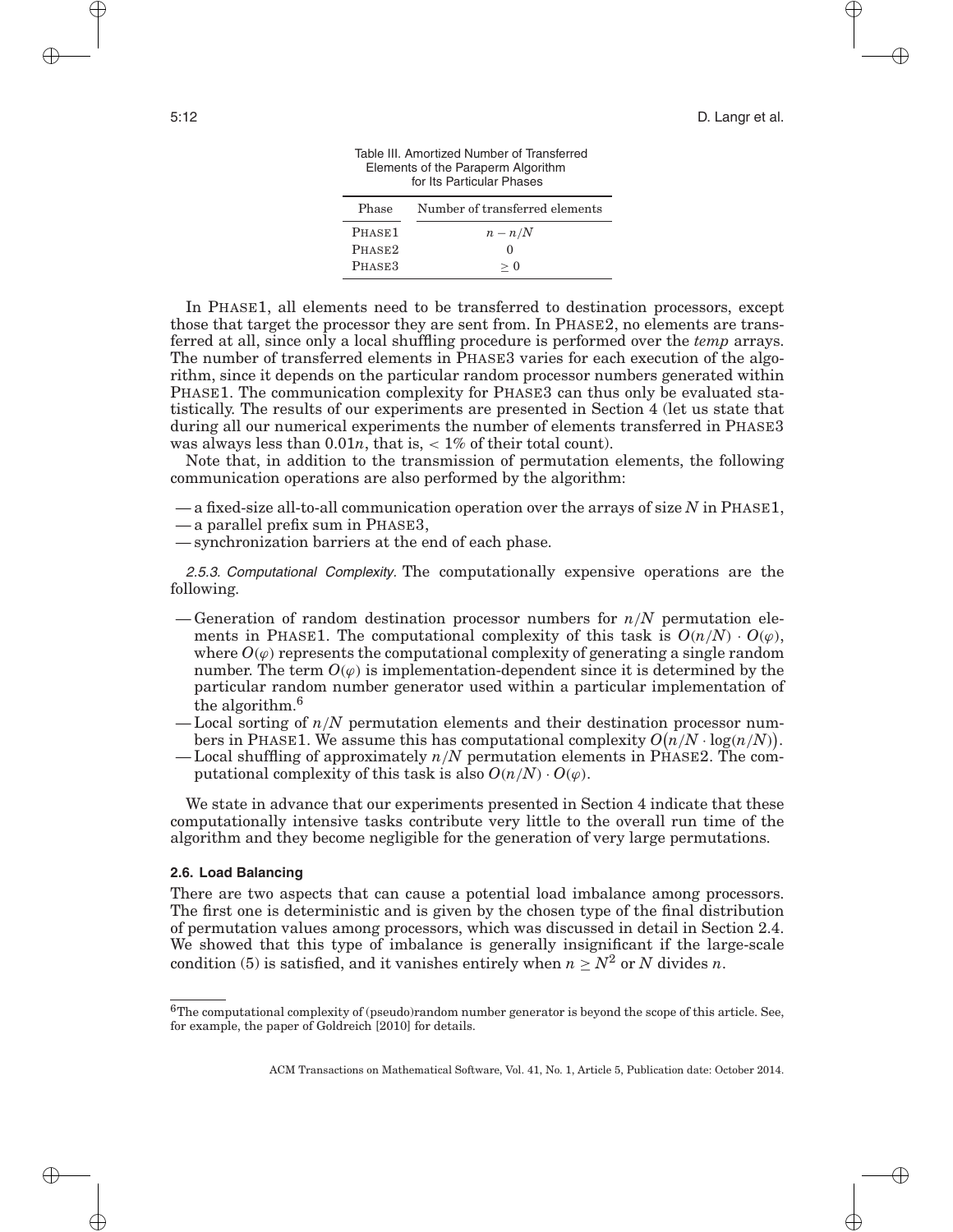The second aspect is given by the random distribution of permutation elements to processors in PHASE1. Ideally, each processor would receive *n/N* permutation elements, however, due to randomness, it might happen that some processor will obtain significantly more elements than the others. The question is, what is the probability of such a situation? Sanders [1998] claims that "most elements are immediately sent to their final destinations with high probability" (which implies their uniform or nearly uniform distribution) and he supports this statement by Lemma 2, where the proof refers to a "standard allocation problem that can be solved using Chernoff bounds". Lassous and Thierry [2000] claim directly that their first algorithm (which corresponds to Sanders') "randomly permutes input data according to the uniform distribution with high probability". Moreover, they show, with reference to the proof presented by Reif [1985], that the probability that some processor will obtain more elements than some limit proportional to  $\beta \cdot n/N$  is  $1/e^{\beta \cdot n/N}$ , where  $\beta \geq 1$ . Even for  $\beta = 1$ , the denominator of this probability becomes an extremely large number as the ratio *n/N* grows. Thus, the probability of an imbalanced random distribution of permutation elements is negligible if the large-scale condition (5) is satisfied. For illustration, the probability that all elements will target the same destination processor (a worst-case scenario) is  $1/N^{n-1}$ , which drops quickly to zero as  $n/N$  grows ( $N \ge 2$ ). Note that if the large-scale condition is not satisfied, then  $n/N$  is small and a considerable load imbalance might happen, although this should not pose any problem.

We have also performed some experiments that support the presented statements; their results are presented and discussed in Section 4.5.

### **3. IMPLEMENTATION**

We have implemented our proposed Paraperm algorithm as a  $C_{++}$  library. We chose the C++ programming language for the following reasons.

- (1) C++ allowed us to create a clear and concise API based on a single short header file.
- (2) C++ allowed us to code the algorithm as a class template with a generic integer data type used for permutation elements. Particular data types are selected by users of Paraperm at compile time, which can result in memory savings.
- (3) Within the code, we use some functionality of the Boost library [Abrahams and Gurtovoy 2004; Karlsson 2005] which is written in C++.
- (4) The algorithm is completely implemented inside header files. Moreover the Boost functionality we used is also only defined in header files. Therefore, users can integrate Paraperm into their code by adding a single #include preprocessor directive and no additional linking is required.

The downside of choosing C++ is that the implemented algorithm is not directly available to C/Fortran users.<sup>8</sup>

The C++ implementation corresponds very closely to the pseudocode of the algorithm and its particular phases presented in Section 2. We mostly use the same variable names throughout the C++ code with the prime symbol replaced by underscore (so, for example, *count'* from the algorithm pseudocode translates into count in the  $C++code$ .

<sup>&</sup>lt;sup>7</sup>For instance, when  $n > 2^{32}$ , a 64-bit data type must be used for the permutation elements. However, to hardcode the 64-bit data type into Paramerm would result in all permutation elements having at least half of their bytes zero when  $n < 2^{32}$ .

<sup>8</sup>This problem can be solved by wrapping Paraperm with a plain C API using, for example, the *adapter/fa¸cede design pattern* [Reddy 2011].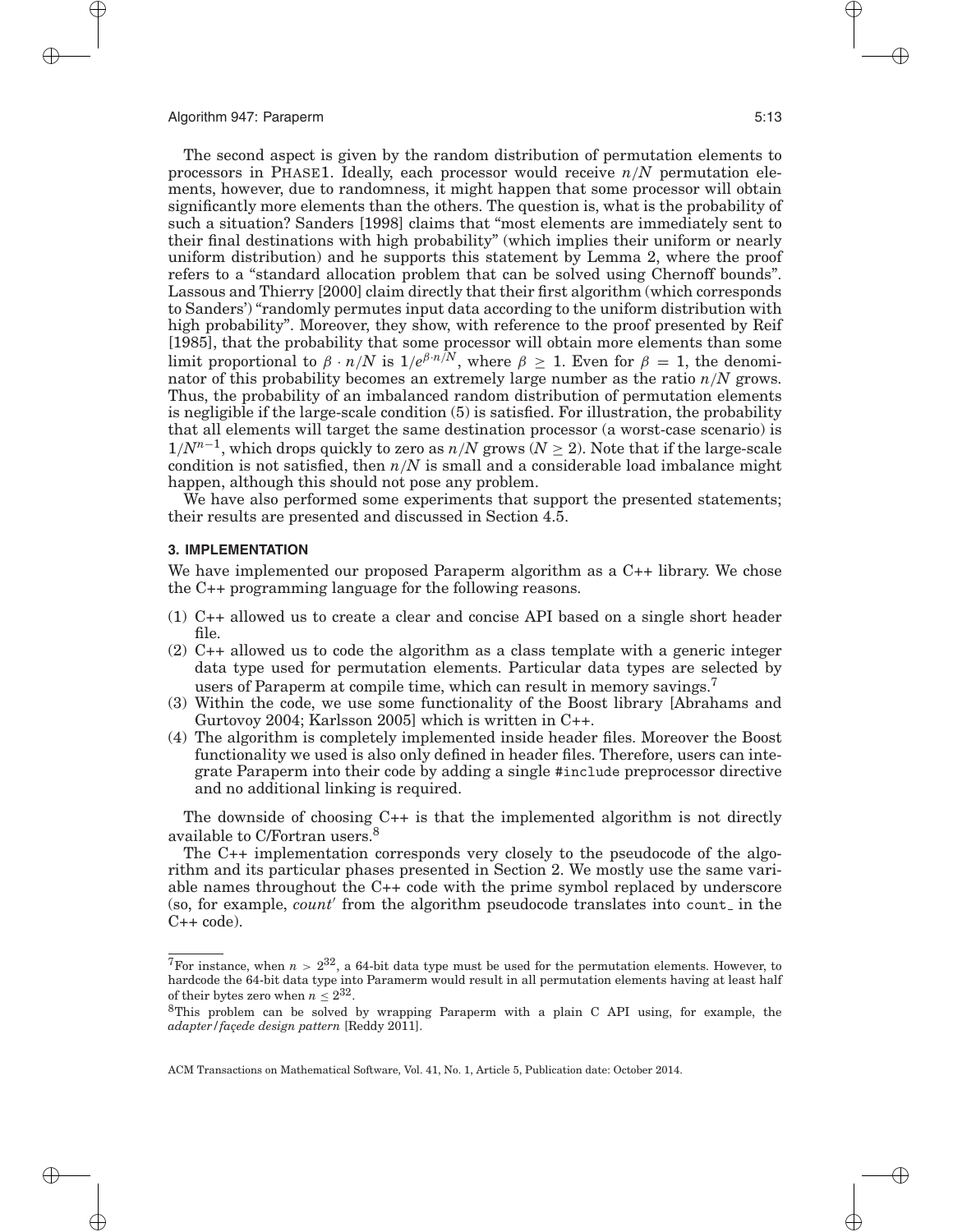```
namespace paraperm {
 template <typename T = uintmax_t>
 class Paraperm : boost::noncopyable
 {
   public:
     typedef T value_type;
     typedef std::vector<T> vector_type;
     Paraperm();
    ~Paraperm();
     void generate(MPI_Comm comm, T n);
     const vector_type& perm() const;
     T pos() const;
     T count() const;
   private:
     struct Impl;
     Impl* pimpl_;
 };
}
```
Fig. 1. Paraperm.h header file (without preprocessor directives).

# **3.1. API**

We designed the algorithm to be a class template called Paraperm, which resides in the paraperm namespace. The definition of this class template is in the Paraperm.h header file, which is the only header file that users need to include in their code. The template parameter determines the data type used for permutation elements. The default value is uintmax\_t. $^9$ 

To demonstrate the simplicity of the Paraperm API, we show in Figure 1 the definition of the Paraperm class template.<sup>10</sup> Except for this definition, the Paraperm.h header file contains only preprocessor directives.

The generation of a random permutation is performed by calling the generate() member function. The comm and n function parameters match the *comm* and *n* algorithm input parameters, respectively. After the generate() member function ends, the generated permutation values are available through the perm(), pos(), and count() member functions that return, when called on processor  $P_r$ , the algorithm output parameters *perm<sub>r</sub>*, *pos<sub>r</sub>*, *count<sub>r</sub>*, respectively. Inside the generate() function, the comm communicator is duplicated using the MPI Comm dup() function, which is a standard practice for library code that uses MPI.

More details about the Paraperm class template and its member functions can be found in the API documentation, which is a part of the Paraperm software library.

#### **3.2. Sample Usage**

As mentioned in Section 1, the ideal implementation of a parallel generator of random permutations should require only minimal effort to use. To prove that our implementation satisfies this requirement, we show in Figure 2 an example code that generates a random permutation of size  $n = 2^{24}N$  for an arbitrary number of processors. There are only eight lines of code related to Paraperm. Thanks to the utilization of

 $9$ The unsigned integer data type of maximum bit width supported by a given system architecture.

<sup>10</sup>Note that we hide all non-public functionality of Paraperm using the *pointer-to-implementation* idiom (also known as *pimpl*) [Sutter 2000, Items 26–30; Sutter and Alexandrescu 2004, Item 43].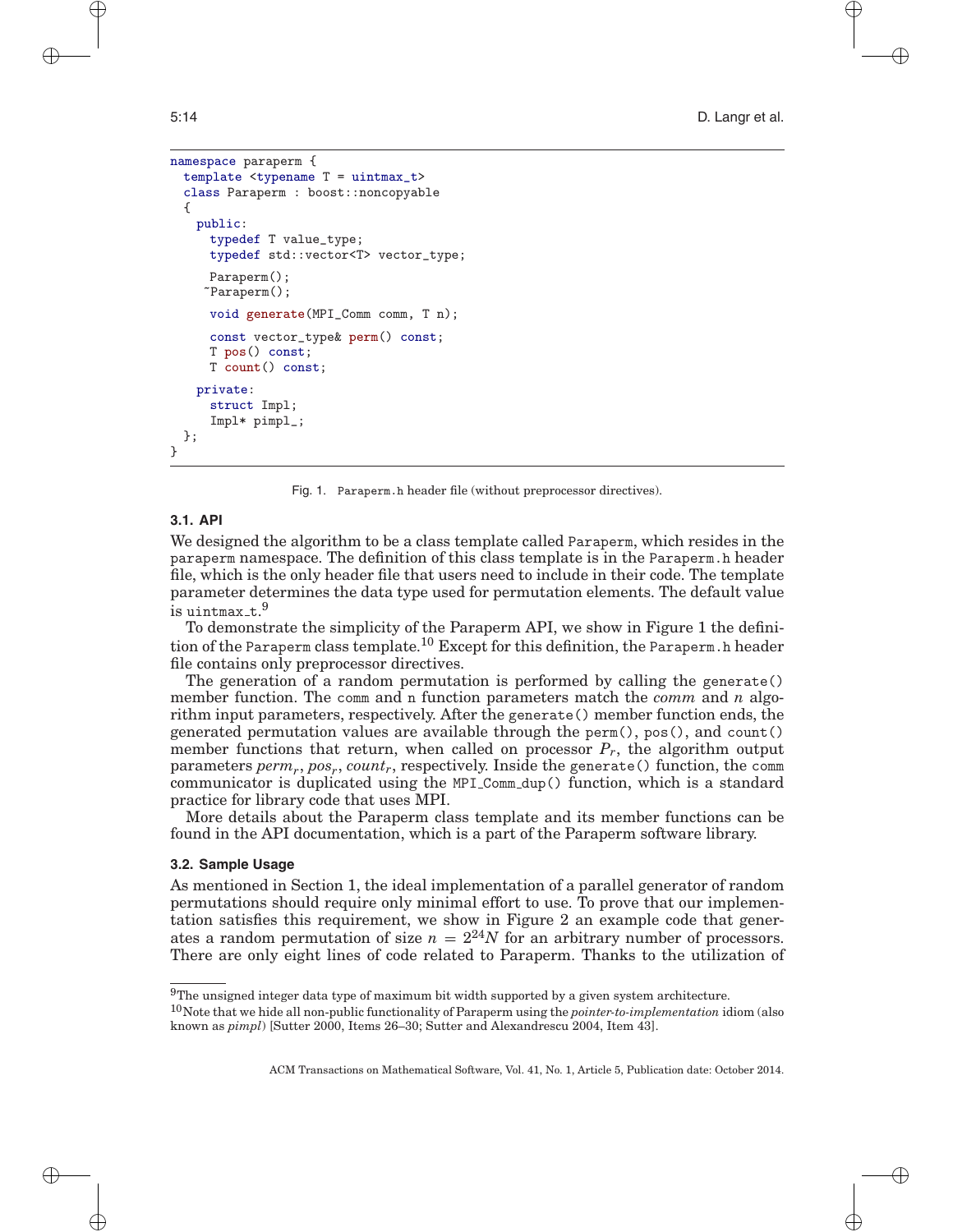```
#include <mpi.h>
#include <cstdint>
#include <paraperm/Paraperm.h>
 typedef paraperm::Paraperm<uint64_t> Paraperm;
 int main(int argc, char* argv[])
{
   MPI_Init(&argc, &argv);
   int N;
   MPI_Comm_size(MPI_COMM_WORLD, &N);
   Paraperm paraperm;
   const Paraperm::value_type n = (1UL \ll 24) * N;
   paraperm.generate(MPI_COMM_WORLD, n);
   const Paraperm::vector_type& perm = paraperm.perm();
   const Paraperm::value_type pos = paraperm.pos();
   const Paraperm::value_type count = paraperm.count();
   // do whatever with the generated permutation
   MPI_Finalize();
   return 0;
}
```

```
Fig. 2. Example code for generation of random permutations of size n = 2^{24}N.
```
the Paraperm::value\_type and Paraperm::vector\_type type definitions, there is only a single point where the data type for permutation elements is specified.

# **3.3. Random Number Generation**

Within the Paraperm library, we use the pseudorandom number generator (PRNG) from the Boost library. As an engine, we use the Boost implementation of the Mersene Twister PRNG [Matsumoto and Nishimura 1998]:

- boost::random::mt19937 64 in case that the template parameter T matches the uint64\_t data type,
- boost::random::mt19937 otherwise.

As a distribution, we use the boost::random::uniform int distribution. While  $m$ t19937.64,  $m$ t19937, and uniform int distribution are all now part of the  $C++11$ standard [ISO 2011], many compilers do not yet provide these and we, therefore, decided to use the Boost-based solution to aid portability.

There is a single instance of the PRNG on each processor. These instances cannot be seeded by the time() value as is usually done in sequential programs, since such an approach could result in the same seed on multiple processors. We exploit the parallel solution presented by Katzgraber [2010, Section 7.1], which combines the time() value together with the processor number for the generation of seeds.

# **3.4. Memory Management**

In PHASE1 of the Paraperm algorithm, there are two arrays that need to be sorted at once according to the values of one of these arrays (see Section 2.3.1 for details). Unfortunately, this procedure cannot be performed by the std::sort() function provided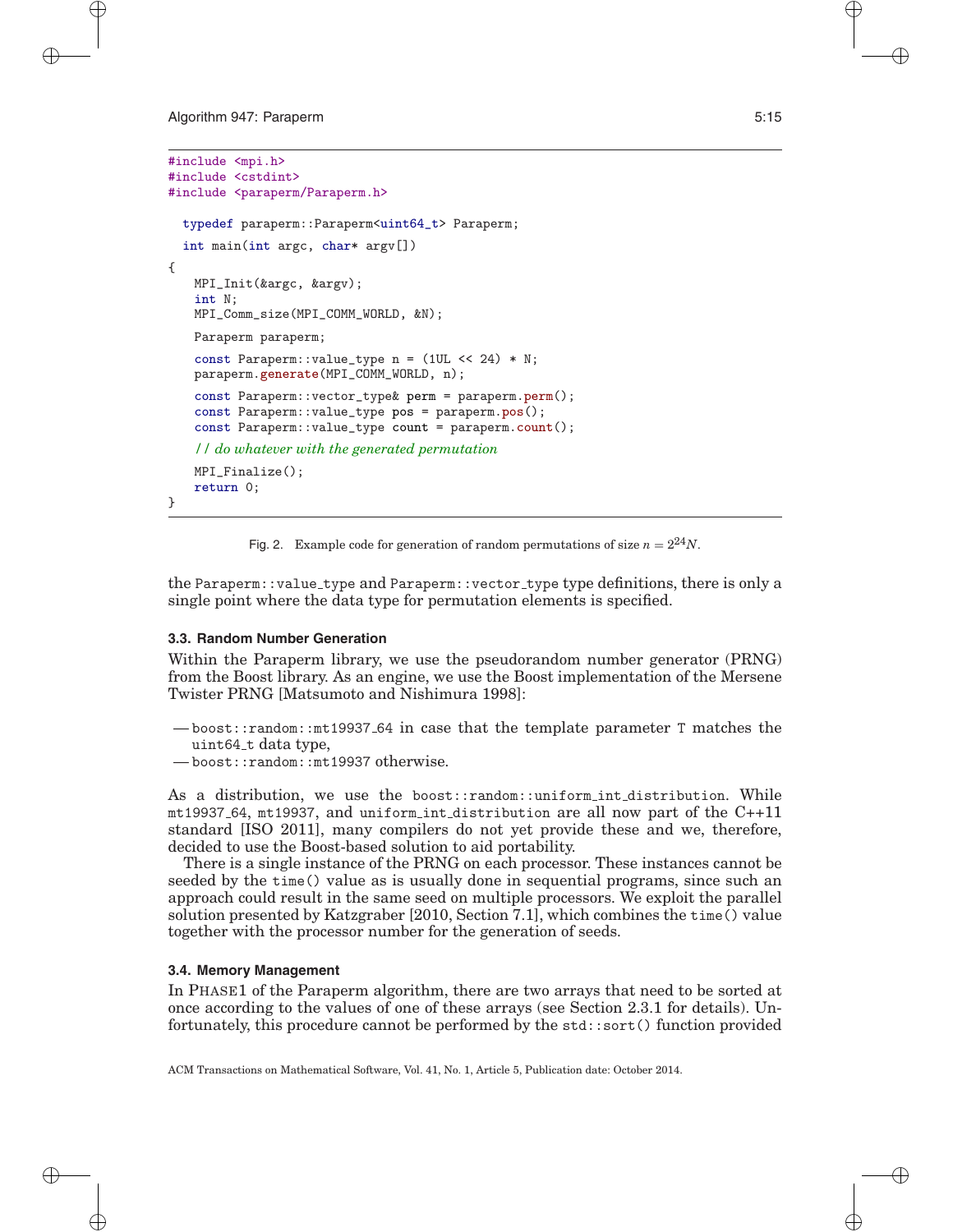| System:                            | <b>Blue Waters</b> | Hopper                                          | Queen Bee   | Tezpur                   | Zewura          |
|------------------------------------|--------------------|-------------------------------------------------|-------------|--------------------------|-----------------|
| Provider:                          | <b>NCSA</b>        | <b>NERSC</b>                                    | <b>LONI</b> | LSU                      | CERIT-SC        |
| Cores:                             | 362240             | 153216                                          | 5344        | 1440                     | 1600            |
| Nodes:                             | 22640              | 6384                                            | 668         | 360                      | 20              |
| Cores per node:                    | 16                 | 24                                              | 8           | $\overline{\mathcal{A}}$ | 80              |
| Memory (TB):                       | 1382               | 217                                             | 5.3         | 1.4                      | 10.2            |
| Memory per<br>node(GB):            | 64                 | 32/64                                           | 8           | $\overline{4}$           | 512             |
| Memory<br>per core:                | $\overline{4}$     | 1.33/2.66                                       | 1           | 1                        | 6.4             |
| Peak perf.<br>in PFLOPS:           | 7.1                | 1.28                                            | 0.051       | 0.015                    | N/A             |
| Interconnect:                      | Gemini             | Gemini                                          | Infiniband  | Infiniband               | Ethernet        |
| Topology:                          | 3D torus           | 3D torus                                        | N/A         | N/A                      | N/A             |
| Per node band-<br>width $(GB/s)$ : | 9.6                | 20                                              | N/A         | N/A                      | N/A             |
| $C++$ compiler:                    | $GNU g++4.7.2$     | $GNU$ g++ 4.7.1 Intel icpc 11.1 Intel icpc 11.1 |             |                          | $GNU$ g++ 4.5.2 |
| MPI library:                       |                    | cray-mpich $5.6.4$ cray-mpich $5.5.2$           | myapich 1.1 | myapich 1.1              | mpich $21.4.1$  |

Table IV. Configuration of the Systems Used for Experiments

by the C++ Standard Template Library<sup>11</sup> (STL) [Josuttis 2012]. There are two options how for circumventing this restriction:

- either abandon the STL-based sorting algorithm and use a different solution;
- or store each permutation element together with its destination processor number as a pair (std::pair), put these pairs into a separate array, and then sort this array with std::sort().

Since the implementation of the sorting algorithm in STL is usually highly optimized, we chose the second option for the Paraperm library. However, such solution has one drawback—prior to sending the permutation elements to destination processors, these elements need to be extracted from the sorted pairs into a continuous chunk of memory (*sendbuf*). Consequently, the memory requirements grow at this point from  $2n/N + N$ to  $3n/N + N$ . After the *sendcnts* array is created, the array of pairs can be released. The total memory requirements of PHASE1 in our implementation of the Paraperm algorithm is thus the minimum of  $3n/N + N$  and  $2n/N + 4N$  (the latter value still holds for the MPI Alltoally () function calls; see Section 2.5.1).

### **4. EXPERIMENTS**

We have performed multiple experiments to evaluate the Paraperm algorithm and its implementation. We created a test program based on the code presented in Figure 2, wherein we added measurement and verification procedures.

We utilized several parallel systems that are listed in Table IV, where we list their parameters together with the C++ compilers and the MPI libraries used for compilation of the test program and its runtime execution. For the Blue Waters system, we present parameters of the XE cabinets only (the XK cabinets are intended primarily for GPU-based computations). Note that the presented parameters of the com-

<sup>11</sup>Sorting two arrays at once using the std::sort() function requires a writable random-access *zip iterator* (an iterator that can access multiple containers simultaneously). The STL does not provide such an iterator. The Boost library defines boost::zip iterator, which is, however, read-only.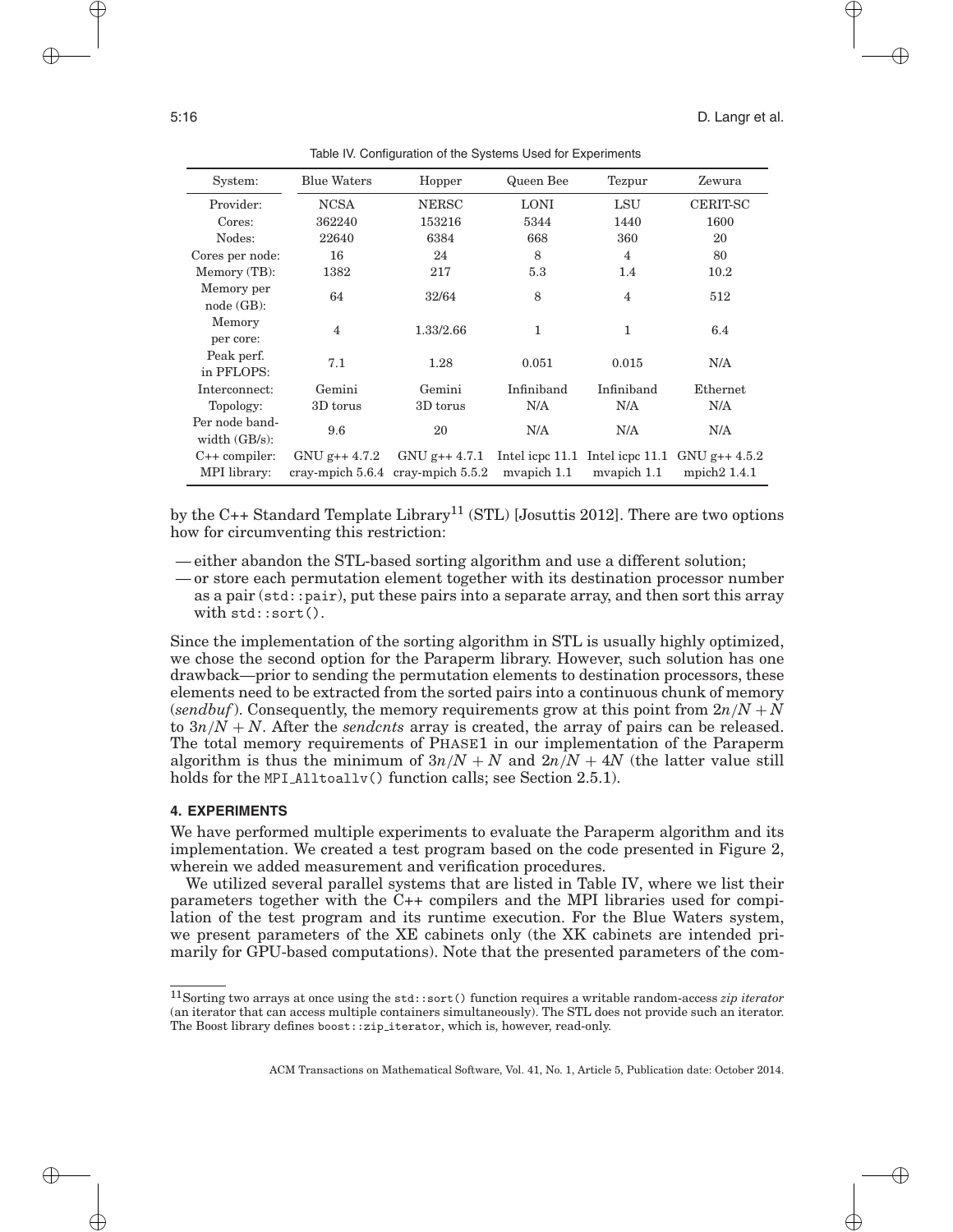

Fig. 3. Run times of the algorithm for constant per-processor permutation size  $n/N = 2^{24}$  and increasing number of processors, on different systems.

puter system correspond to the moment when the experiments were performed (some parameters might have changed since then).

We compiled the test program with the  $-02$  optimization option in all cases.

All the presented experiments were of the *one-process-per-core* type, that is, all runs of the algorithm were performed with the number of MPI processes equal to the number CPU cores.

### **4.1. Scalability with Constant Load per Processor**

First, we measured run times of the algorithm for the case where the number of permutation elements per processor was constant—namely  $n/N = 2^{24}$ —while the number of processors *N* varied (so-called *weak scalability*). The overall permutation size *n* thus also varied proportionally to *N*, since  $n = 2^{24}N$ . The results are shown in Figure 3.

Since the number of permutation elements per processor was constant, ideally, we would like a constant run time (independent of the number of processors). However, recall that the all-to-all communication operation is executed within PHASE1. The number of messages thus grows quadratically with the number of processors and the run time depends mainly on the behavior of the MPI Alltoallv() function for a given system.

Figure 3 shows that the run time increased only very slightly for the Blue Waters, Hopper, Queen Bee, and Tezpur systems up to around 4096 processors. On Blue Waters and Hopper, the run time then started to grow considerably faster, which was probably caused by the overall saturation of the interconnect subsystem.

On the Zewura system, the runtime increased considerably between 32 and 64 as well as between 64 and 128 processors. In our opinion, this was for the following reasons.

— Both algorithm runs for  $N = 32$  and 64 were performed within a single node. Therefore, all the communication between processors was actually carried out over shared memory. The slowdown was thus probably caused by the increased number of conflicts when accessing physical memory units by local CPU cores.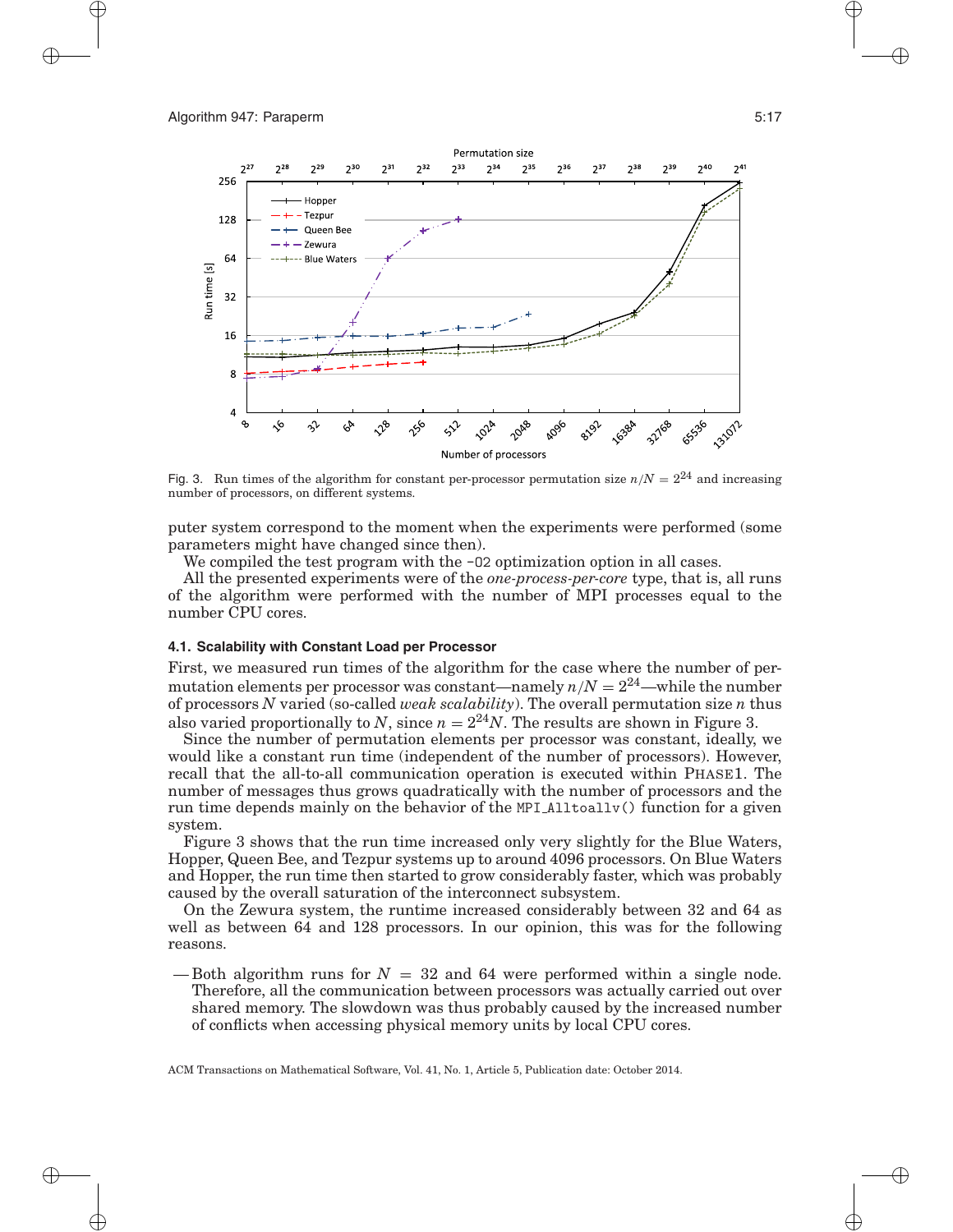

Fig. 4. Run times of the individual phases of the algorithm for constant per-processor permutation size  $n/N = 2^{24}$  and increasing number of processors, on the Hopper system.

— For 128 processors, the algorithm already used processors from 2 nodes. However, the Zewura system is primarily intended only for shared-memory computations performed within individual nodes. The communication between nodes is much slower when compared with other systems, which utilize special interconnect subsystems and optimized MPI routines.

Next, we measured run times of the individual phases of the algorithm. The values obtained on the Hopper system are presented in Figure 4. The run times of both PHASE2 and PHASE3 were practically independent of the number of processors. Most of the run time was spent within PHASE1 and for higher number of processors, this phase dominated the overall run time of the algorithm.

PHASE1 consists of several potentially time-consuming steps. In the light of our experimental results, we can make the following comments.

- (1) *Generation of n/N Random Numbers*. The very same task is performed within PHASE2. Thus, the run time of this task effectively became negligible as *N* increased.
- (2) *Sorting the Array of Permutation Elements and Their Destination Processor Numbers*. We separately measured the run time of this task; the results are presented in Figure 4 as the data set PHASE1:sorting. The run time of this task was almost constant and it became effectively negligible for higher *N*.
- (3) *Calling the* MPI Alltoall() *and* MPI Alltoallv() *functions*. Recall that the former function is performed over an array of size *N*, while the latter function over an array of size  $n/N$ . Within our experiments,  $N \leq 2^{17}$  while  $n/N = 2^{24}$ . Thus, we dare to claim that the majority of the run time of this task was spent inside the MPI Alltoallv() function.
- (4) *Performing a Barrier Synchronization of All Processors*. The same task was performed within both PHASE2 and PHASE3. Thus, the run time of this task became negligible as *N* grew.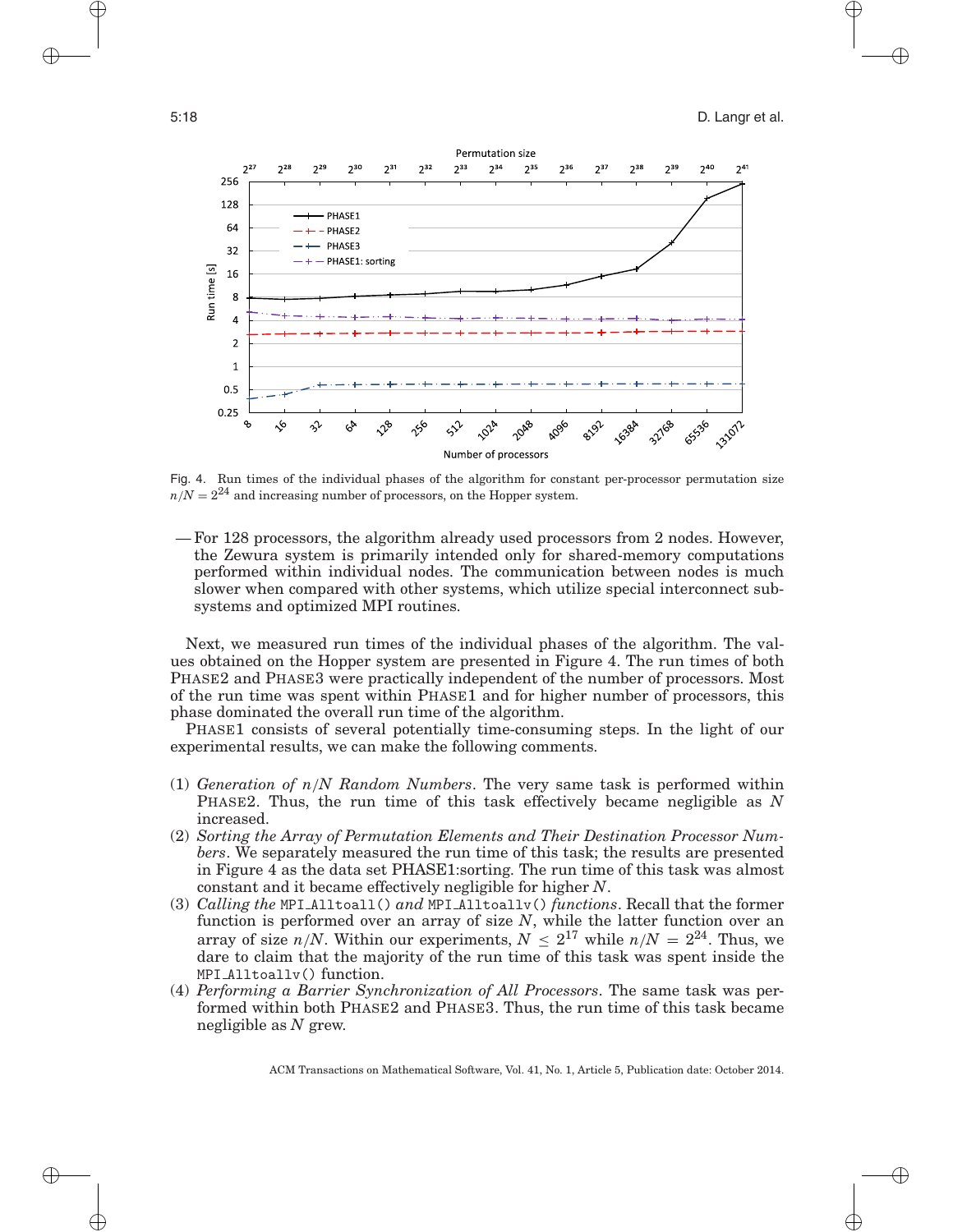

Fig. 5. Run times of the algorithm for constant number of processors  $N = 1024$  and increasing permutation size, on the Hopper system.

The results imply that the more processors participate in generating the random permutation, the more the run time is dominated by the execution of the MPI Alltoallv() function and the other parts of the algorithm become effectively negligible. Note that the MPI Alltoallv() function itself is not a part of Paraperm and thus we cannot directly affect its performance.

#### **4.2. Scalability with Constant Number of Processors**

Second, we measured run times of the algorithm for the case where the number of processors was constant—namely  $N = 1024$ —while the permutation size *n* varied. The number of permutation elements per processor *n/N* thus also varied as well proportionally to *n*. The results are shown in Figure 5, from which we can observe the following.

- The runtimes of PHASE2, PHASE3, and the sorting part of PHASE1 grew proportional to *n*. Moreover, they all grew at the same rate.
- There was some overhead in PHASE1 that dominated its run time up to *n/N* being around 220. Beyond this point, the run time of PHASE1 started to grow proportionally to *n* with the same rate as the run times of the other two phases.

Such behavior is clearly desirable, since it predicates the linear data scalability of the algorithm in the case of constant number of processors.

#### **4.3. Scalability with Constant Permutation Size**

Third, we measured run times of the algorithm for the case where the permutation size *n* was constant while the number of processors *N* varied (so-called *strong scalability*). We performed two experiments: a small-scale one and a large-scale one. The results are presented in Figure 6(a) and Figure 6(b), respectively.

In the small-scale experiment, we can observe the linear speedup of both the algorithm and its particular phases. There was some small runtime overhead in PHASE1 (less than 1 second) that broke the linear speedup for  $N = 1024$ . (This overhead was also described in Section 4.2 and shown by Figure 5.)

In the large-scale experiment, the run times of PHASE2, PHASE3 and the sorting part of PHASE1 also exhibit linear speedup. As for PHASE1, using more than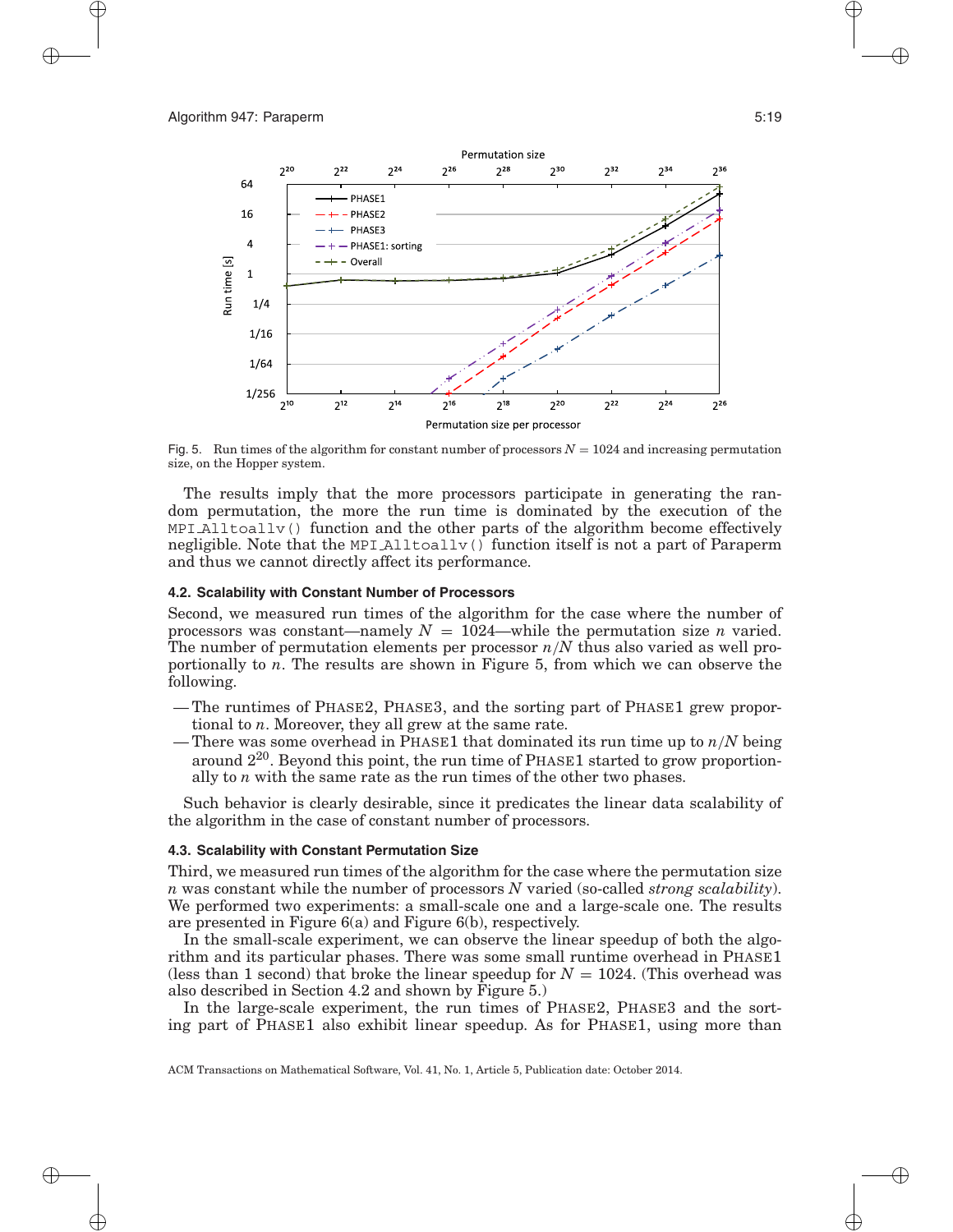

Fig. 6. Run times of the algorithm for constant permutation sizes  $n = 2^{30}$  (a) and  $n = 2^{35}$  (b) and increasing number of processors, on the Blue Waters system.

4096 processors results in run times that were dominated by the execution of the MPI Alltoallv() operation, which corresponds to the results presented in Section 4.1 and by Figure 3.

#### **4.4. Mapping of MPI processes**

Since Paraperm is a communication-intensive algorithm (for large-scale runs, the run time is dominated by communication operations), the mapping of MPI processes to computational nodes and their CPU sockets/NUMA12 nodes may have significant impact on the run time. Let *M* denote the number of MPI processes running on the same node. For collective communication, these processes share the same network  $interface(s)$ . Consequently, we may assume that the per-process network bandwidth is

 $^{12}\rm{Nonuniform}$  memory access.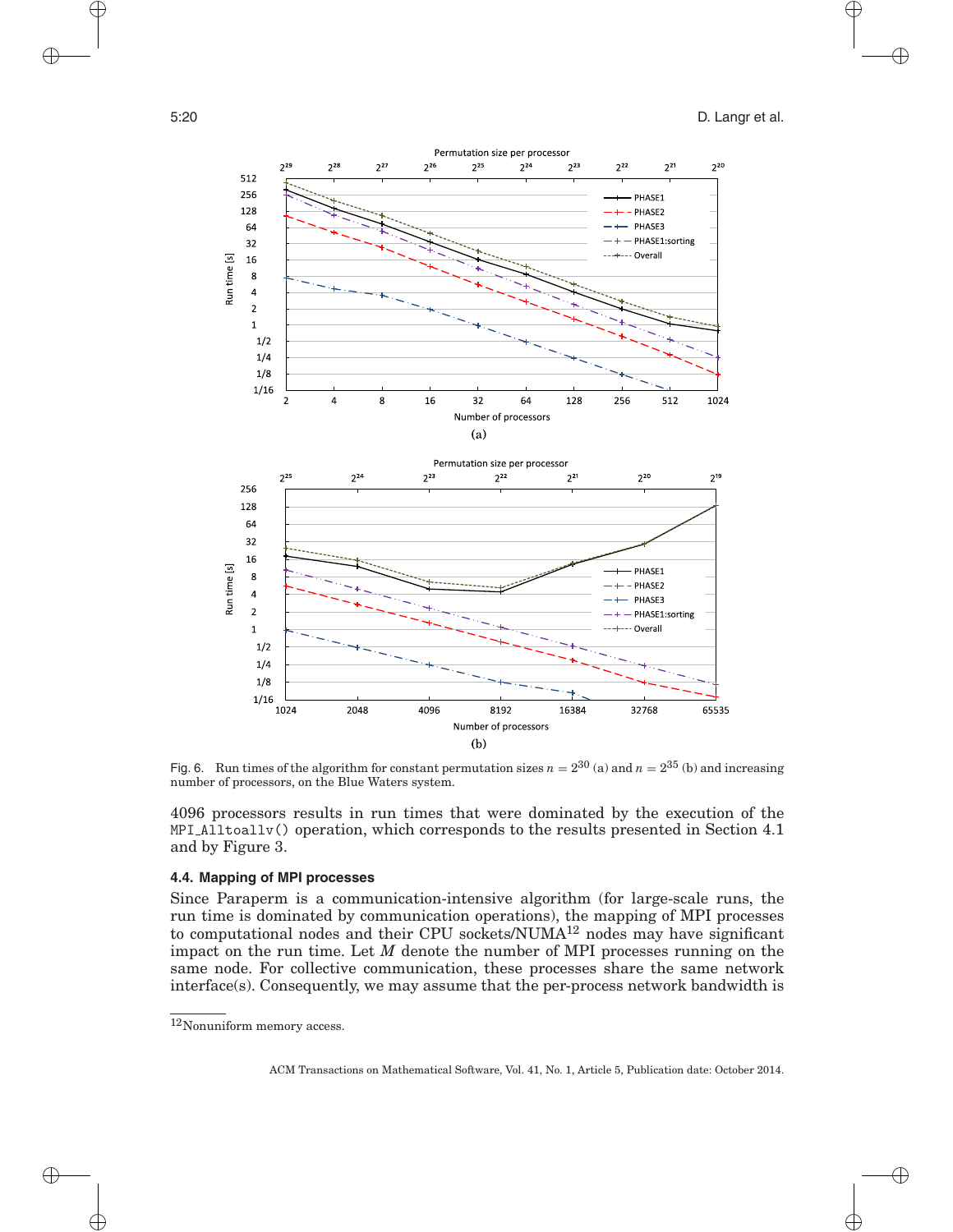Table V. Run Times of the Algorithm for Different Numbers of MPI Processes per Node *M* for  $n/N = 2^{24}$  and  $N = 8192$ , on the Blue Waters System

|                                   | 16. |  |  |
|-----------------------------------|-----|--|--|
| Run time [s]: 14.6 11.3 10.5 12.6 |     |  |  |

Table VI. Statistical Results of 20 Run Times of the Algorithm in Seconds for  $N = 128$ ,  $n = 2^{31}$ , and the Hopper System

|         | Standard |                  |         | Maximum to     |  |  |
|---------|----------|------------------|---------|----------------|--|--|
| Average |          | Median deviation | Maximum | average $[\%]$ |  |  |
| 11.94   | 11.91    | 0.12             | 12.43   | 104.01         |  |  |

Table VII. Statistical Results of the Measured Sizes of the *temp* Arrays After PHASE1

| Ideal    | Average  | Average        | Maximum  | Maximum       |
|----------|----------|----------------|----------|---------------|
| size     | maximum  | $maximum [\%]$ | maximum  | $maximum$ [%] |
| 16777216 | 16791056 | 100.08         | 16795396 | 100.11        |

Data were collected from all processors from 20 algorithm runs for  $N = 128$ ,  $n = 2^{31}$ , and the Hopper system.

inversely proportional to *M*. However, smaller *M* implies larger number of nodes *(N/M)*, which entails larger average distance of data transfers.

We carried out a simple study to evaluate the influence of the mapping of MPI processes to nodes using the Blue Waters system. We measured the algorithm run time for the constant number of MPI processes  $N = 8192$ , while varying the number of MPI processes allocated per node *M* (recall that within the context of MPI, both terms *MPI process* and *processor* refer to the same entity). The result of this experiment is presented in Table V. Each node on the Blue Waters system contains two sockets/AMD Interlagos 6276 CPUs, each consisting of two NUMA nodes. We always set the mapping so that each socket/NUMA node runs the same number of MPI processes. The fastest run time was obtained when each MPI process is allocated on a single NUMA node.

Unfortunately, our results cannot be used to draw a general conclusion. If we use only a limited set of CPU cores per node, the overall algorithm performance will depend on utilization of the remaining cores (possibly running tasks from other users) and especially on their communication activities. The results of mapping experiments might also vary for different systems/architectures. Moreover, if all scheduled tasks of other users are defined to allocate whole nodes (which is a typical allocation policy), the execution of our task will result in underutilization of computational resources of the system. Users should always check the scheduling and resource-allocation policies for their systems to make proper mapping decisions.

#### **4.5. Random Effects**

We also evaluated the influence of (pseudo)randomness upon algorithm runs. We executed the test program 20 times using 128 processors on the Hopper system and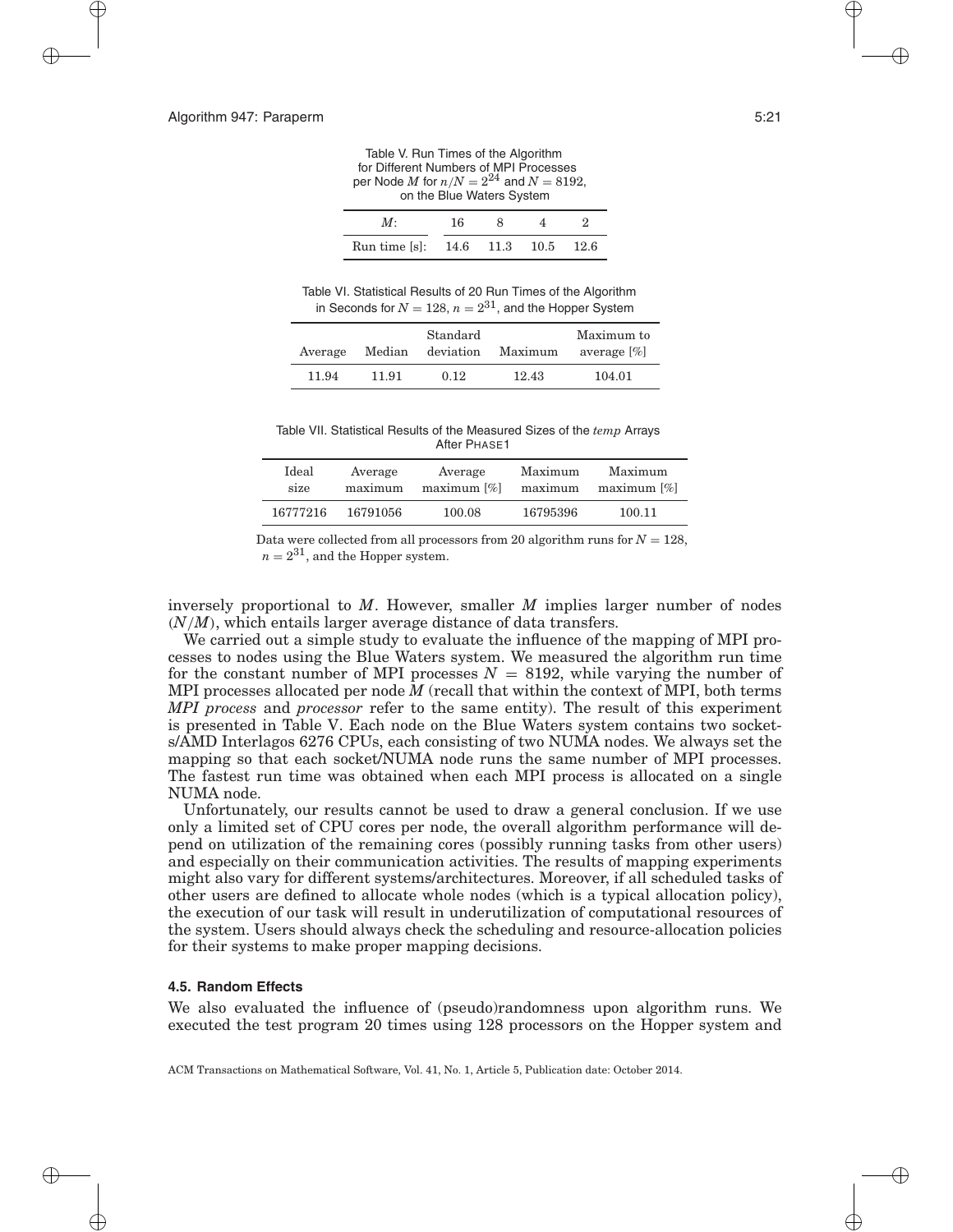

Fig. 7. Statistical values of the relative number of transferred permutation elements in PHASE3 for  $n/N = 2^{24}$ , different number of processors, and the Hopper systems. For each number of processors, the algorithm run was performed 20 times.

setting the permutation size  $n = 2^{31}$ . The results are shown in Table VI, Table VII, and Figure 7.

4.5.1. Run Time of the Algorithm. In Table VI, we show the statistical results for the run times of the algorithm. The longest run time was only 1.04 times longer than the average and the algorithm was thus practically independent of the randomness. Moreover, the variations could have been caused not only by randomness, but also by the actual state of the runtime environment (e.g., the actual utilization of its interconnect subsystem) and we cannot distinguish between these.

4.5.2. Random Distribution of Permutation Elements. In Table VII, we show the statistical results for the sizes of the *temp* arrays after PHASE1. Recall that due to the random distribution of permutation elements in PHASE1, each processor ends this phase with generally different sized *temp* arrays. The *ideal size* corresponds to the perfectly balanced distribution, where each processor would have exactly  $n/N = 16777216$  permutation elements in its *temp* array.

We gathered the measured sizes for all 128 processors and all 20 algorithm runs. For each algorithm run, we first calculated the maximum *temp* size from all processors. We thus got 20 maximal values, from those we further calculated their average—called *average maximum*—and their maximum—called *maximum maximum*. The values are given as percentages of the ideal size.

Obviously, we can conclude that the random distribution of permutation elements in PHASE1 was very well balanced for all algorithm runs and all processors, since the maximum observed deviation from the ideal size of the *temp* array was only 0.11 %.

4.5.3. Final Balancing of Permutation Elements. Finally, we wanted to know how many permutation elements needed to be transferred in PHASE3 of the algorithm. In Figure 7 we present the statistical values of their relative numbers (with regard to their total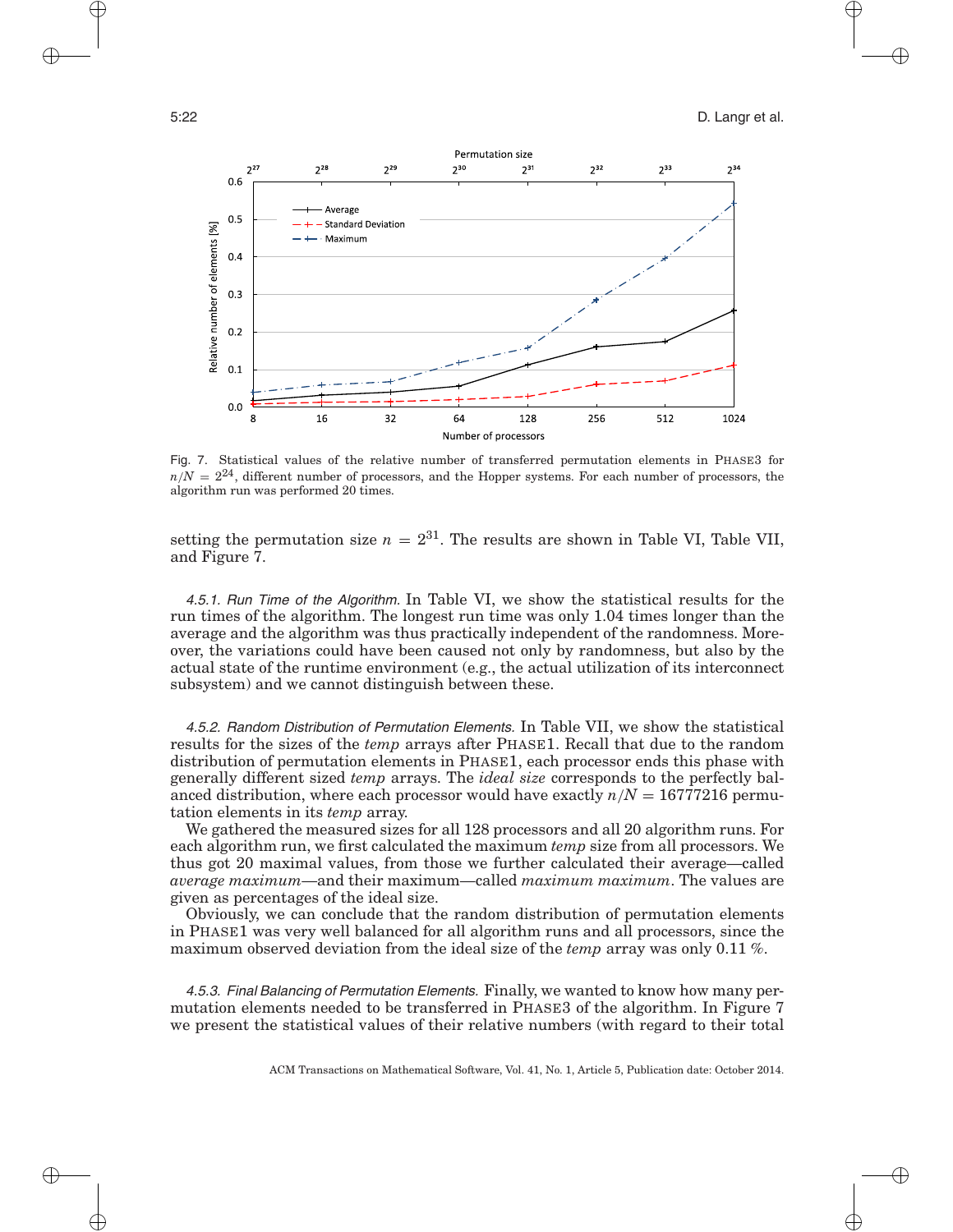Table VIII. The Relative Numbers of Imbalanced Observed Cases in Percents from 10000 Trials, for Different Combinations of *N* and *n* and for Different Imbalance Limits Determined by the *α* Parameter

| $\alpha = 1.02$  |          |          |                 |          |          |          |          |  |
|------------------|----------|----------|-----------------|----------|----------|----------|----------|--|
|                  | n        |          |                 |          |          |          |          |  |
| $\boldsymbol{N}$ | $2^{17}$ | $2^{18}$ | $2^{19}$        | 20       | $2^{21}$ | $2^{22}$ | $2^{23}$ |  |
| $\overline{2}$   | 0.00     | 0.00     | 0.00            | 0.00     | 0.00     | 0.00     | 0.00     |  |
| 16               | 42.82    | 6.83     | 0.25            | 0.00     | 0.00     | 0.00     | 0.00     |  |
| 128              | 100.00   | 100.00   | 100.00          | 100.00   | 97.04    | 28.34    | 0.53     |  |
|                  |          |          |                 |          |          |          |          |  |
|                  |          |          | $\alpha = 1.05$ |          |          |          |          |  |
| $\boldsymbol{n}$ |          |          |                 |          |          |          |          |  |
| $\boldsymbol{N}$ | $2^{17}$ | $2^{18}$ | $2^{19}$        | $2^{20}$ | $2^{21}$ | $2^{22}$ | $2^{23}$ |  |
| $\overline{2}$   | 0.00     | 0.00     | 0.00            | 0.00     | 0.00     | 0.00     | 0.00     |  |
| 16               | 0.00     | 0.00     | 0.00            | 0.00     | 0.00     | 0.00     | 0.00     |  |
| 128              | 100.00   | 99.79    | 64.04           | 2.89     | 0.00     | 0.00     | 0.00     |  |

count *n*) gathered from all 20 algorithm runs. Clearly, these numbers are very low, which justifies the choice of point-to-point communication operations for PHASE3 as described in Section 2.3.3.

4.5.4. Probability of a Load Imbalance. To support the statements presented in Section 2.6, we also conducted the following additional experiment. We simulated 10000 cases of the random distribution of permutation elements among processors for some fixed combination of *n* and *N*. Throughout this simulation, we counted such cases where any processor obtained the number of elements higher than *α* · *n/N*, for some  $\alpha \geq 1$ . The relative number of these *imbalanced* cases then experimentally evaluates the probability that some processor obtains more permutation elements than *α* times their ideal count  $n/N$ . The parameter  $\alpha$  hence represents a measure of a tolerance of their imbalance. The results of this experiment are presented in Table VIII. These results clearly confirm that the probability of imbalanced random distribution of permutation elements to processors in PHASE1 drops quickly as *n/N* increases.

#### **4.6. Verification of Results**

To verify that the Paraperm algorithm generates each possible permutation with the probability  $1/n!$  is not computationally feasible. Even for an extremely small problem where  $n = 10$ , we would need to execute the algorithm at least  $10^9$  times to gather enough data to obtain any statistically relevant results. However, recall that Sanders [1998] proved this probability for his algorithm, and we showed that our elaboration of his algorithm does not break its randomness.

For large-scale problems, even to insure that the final permutation contains all elements (and each element only once) would be too computationally expensive. We successfully performed this type of verification for problems where  $n < 100$ .

For large-scale runs, we verified the final permutations by summing their values as follows:

$$
S = s_0 + \dots + s_{N-1}, \quad \text{where} \quad s_r = \sum_{i=0}^{count_r} perm_r[i].
$$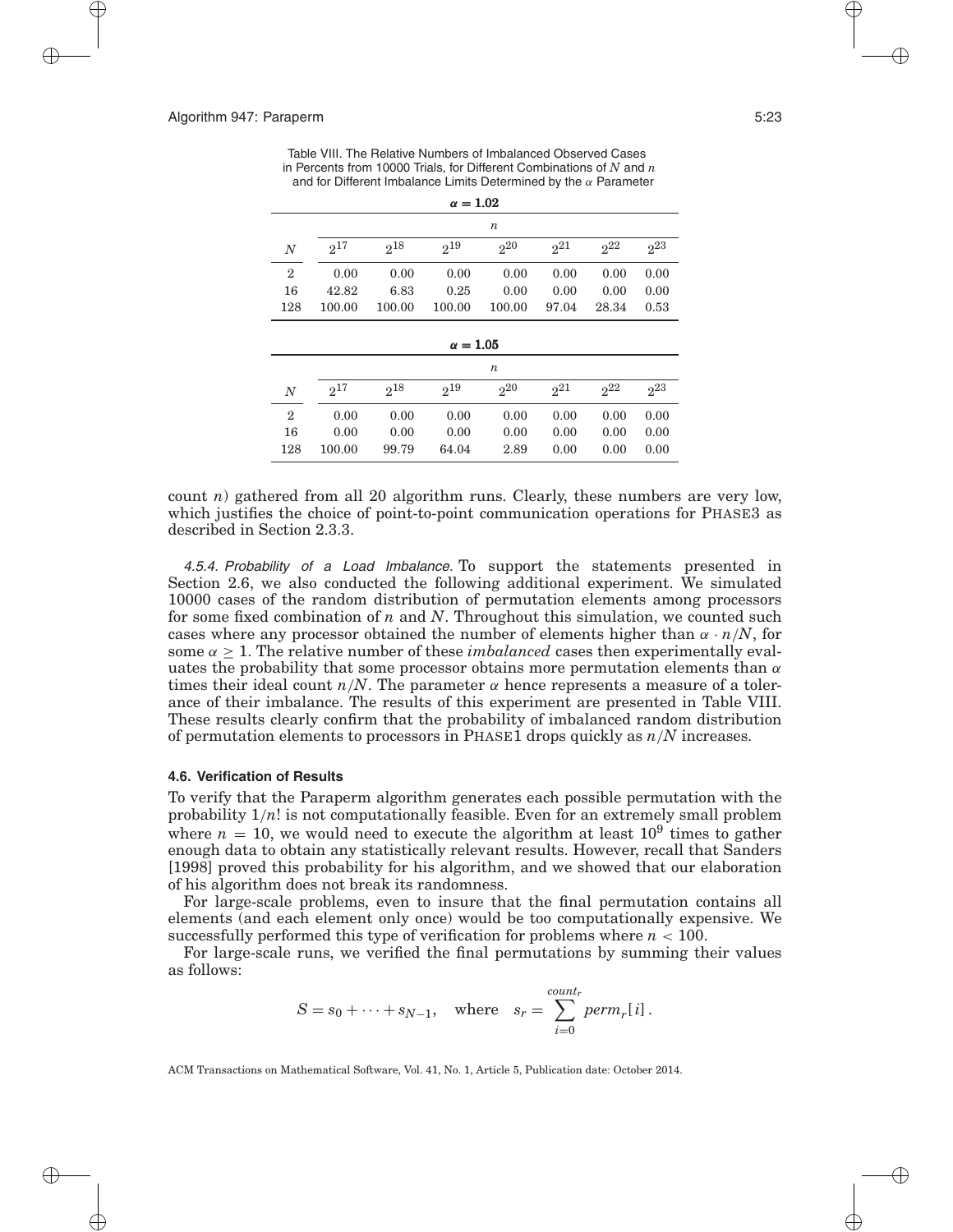Since we can express this sum analytically as

$$
S' = \sum_{i=0}^{n-1} i = n(n-1)/2,
$$

we performed the verification simply by comparing *S* and *S* . These two values were equal in all our tests.

# **5. CONCLUSIONS**

The contribution of this article is an efficient scalable MPI-based algorithm Paraperm for parallel generation of random permutations of a set of integers  $\{0, \ldots, n-1\}$ , as well as the implementation of this algorithm and the evaluation of its scalability.

The Paraperm algorithm has the following characteristics:

- it is very fast in practice—the generation of a random permutation of  $2^{41}$  elements took slightly over 4 minutes using 131072 CPU cores;
- it has a simple user interface that consists of only a small number of input and output parameters;
- the resulting permutations are distributed amongst processors in such a way that users may evaluate the location of a particular permutation value in a constant time.

However, users should also be aware that the algorithm needs, on each processor, considerably more memory compared with that required to store the resulting permutation values.

The development of the Paraperm algorithm was based on the Sanders' algorithm, which has been elaborated up to the level of particular MPI communication operations. Sanders expressed his original algorithm with only 6 lines of pseudocode; while Paraperm requires 102.

The implementation of the algorithm is provided in a form of a software library called Paraperm written in C++ and based on the MPI API. The Paraperm API is clear and concise—it consists of a single header file with a single definition of a class template. To generate random permutations with the Paraperm library, users only need to add a few lines of code to their programs. Moreover, they can choose the most appropriate data type for permutation elements, thus optimizing memory usage.

The outcomes of scalability studies were shown for several massively parallel computer systems using up to 131072 CPU cores. The number of cores installed on today's most powerful systems is an order of magnitude higher. The scalability study of the Paraperm algorithm for theses systems will be a subject of our future work.

# **ELECTRONIC APPENDIX**

The electronic appendix for this article can be accessed in the ACM Digital Library.

#### **REFERENCES**

- David Abrahams and Aleksey Gurtovoy. 2004. *C++ Template Metaprogramming: Concepts, Tools, and Techniques from Boost and Beyond (C++ in Depth Series)*. Addison-Wesley Professional, Boston, MA.
- R. Anderson. 1990. Parallel algorithms for generating random permutations on a shared memory machine. In *Proceedings of the 2nd Annual ACM Symposium on Parallel Algorithms and Architectures (SPAA'90)*. ACM, New York, NY, 95–102. DOI:http://dx.doi.org/10.1145/97444.97674.
- Guojing Cong and David A. Bader. 2005. An empirical analysis of parallel random permutation algorithms on SMPs. In *Proceedings of the ISCA 18th International Conference on Parallel and Distributed Computing Systems (ISCA PDCS'05)*. Michael J. Oudshoorn and Sanguthevar Rajasekaran (Eds.), ISCA, Winona, MN, 27–34.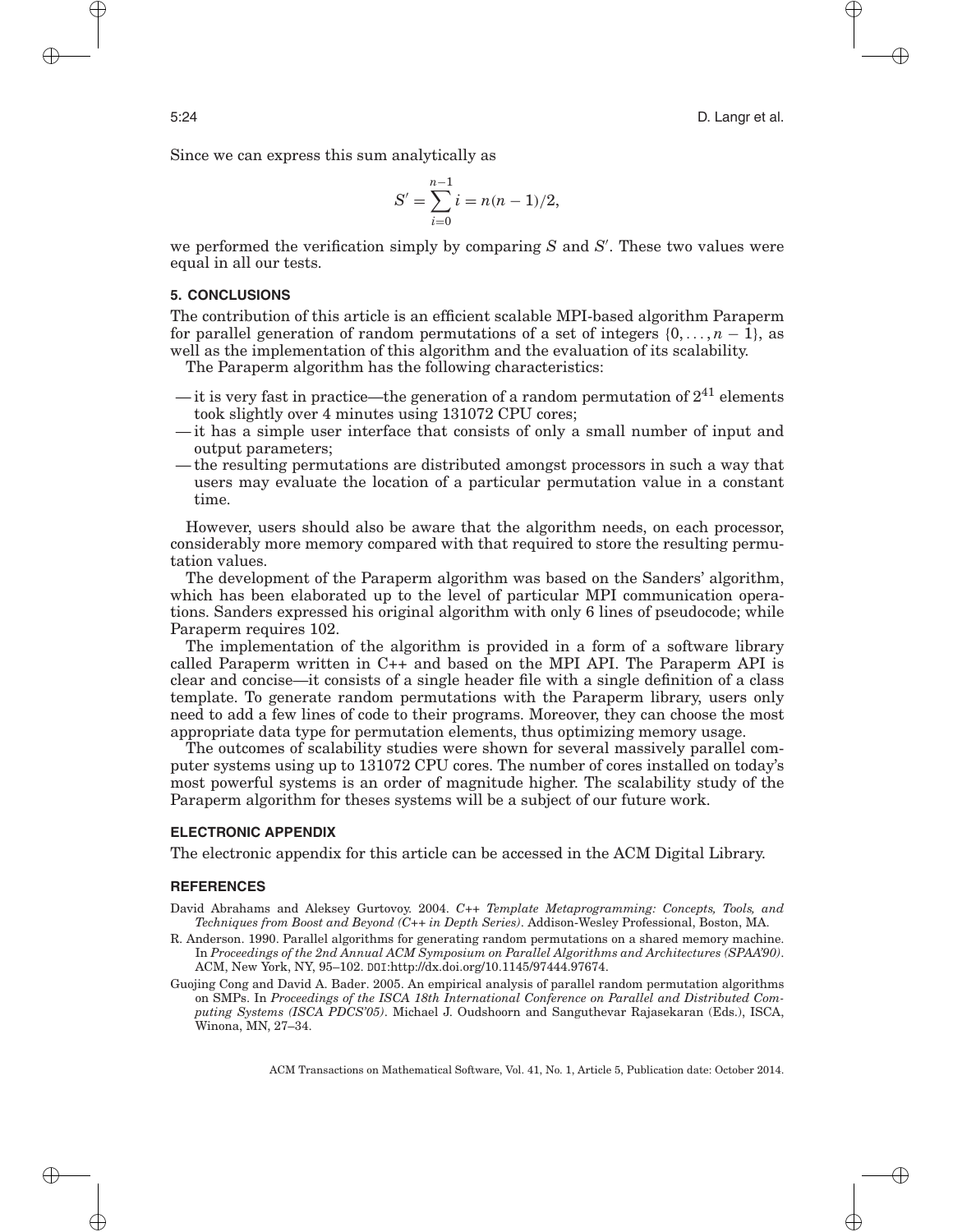- Artur Czumaj, Przemyslawa Kanarek, Miroslaw Kutylowski, and Krzysztof Lorys. 1998. Fast generation of random permutations via networks simulation. *Algorithmica 21*, 1, 2–20. DOI:http://dx.doi.org/10.1007/PL00009206.
- Frank Dehne, Andreas Fabri, and Andrew Rau-Chaplin. 1993. Scalable parallel geometric algorithms for coarse grained multicomputers. In *Proceedings of the 9th Annual Symposium on Computational Geometry (SCG'93)*. ACM, New York, 298–307. DOI:http://dx.doi.org/10.1145/160985.161154.
- Richard Durstenfeld. 1964. Algorithm 235: Random permutation. *Commun. ACM 7*, 7, 420–421. DOI:http://dx.doi.org/10.1145/364520.364540.
- O. Goldreich. 2010. *A Primer on Pseudorandom Generators*. American Mathematical Society, Providence, RI.
- Michael T. Goodrich. 1996. Communication-efficient parallel sorting (preliminary version). In *Proceedings of the 28th Annual ACM Symposium on Theory of Computing (STOC'96)*. ACM, New York, 247–256. DOI:http://dx.doi.org/10.1145/237814.237870.
- Michael T. Goodrich. 1997. Randomized fully-scalable BSP techniques for multi-searching and convex hull construction. In *Proceedings of the 8th Annual ACM-SIAM Symposium on Discrete Algorithms (SODA'97)*. SIAM, Philadelphia, PA, 767–776. DOI:http://dl.acm.org/citation.cfm?id=314161.314442.
- William Gropp, Steven Huss-Lederman, Andrew Lumsdaine, Ewing Lusk, Bill Nitzberg, William Saphir, and Marc Snir. 1998. *MPI—The Complete Reference, Volume 2: The MPI-2 Extensions*. MIT Press, Cambridge, MA.
- Jens Gustedt. 2008. Engineering parallel in-place random generation of integer permutations. In *Proceedings of the 7th International Workshop on Experimental Algorithms (WEA'08)*. Catherine McGeoch (Ed.), Lecture Notes In Computer Science, vol. 5038, Springer Berlin, 129–141. DOI:http://dx.doi.org/10.1007/978-3-540-68552-4 10.
- Jens Gustedt, Stephane Vialle, and Amelia De Vivo. 2007. The parXXL environment: Scalable fine grained ´ development for large coarse grained platforms. In *Proceedings of the 8th International Workshop on Applied Parallel Computing. State of the Art in Scientific Computing, (PARA'06)*. Bo Kågström, Erik Elmroth, Jack Dongarra, and Jerzy Wasniewski (Eds.), Lecture Notes in Computer Science, vol. 4699, Springer-Verlag, Berlin, 1094–1104.
- Torben Hagerup. 1991. Fast parallel generation of random permutations. In *Automata, Languages and Programming*, Javier Leach Albert, Burkhard Monien, and Mario Rodriguez Artalejo (Eds.), Lecture Notes in Computer Science, vol. 510, Springer Berlin, 405–416. DOI:[http://dx.doi.org/10.1007/3-540-54233-7](http://dx.doi.org/10.1007/3-540-54233-7_151) 151.
- ISO/IEC. 2011. *ISO/IEC 14882:2011 Information technology—Programming languages—C++*. ISO/IEC Copyright Office, Geneva, Switzerland.
- Joseph F. JaJa. 2011. Parallel random access machines (PRAM). In *Encyclopedia of Parallel Computing*, David Padua (Ed.), Springer Berlin, 1608–1615. DOI[:http://dx.doi.org/10.1007/978-0-387-09766-4](http://dx.doi.org/10.1007/978-0-387-09766-4_2093) 2093.
- Nicolai M. Josuttis. 2012. *The C++ Standard Library—A Tutorial and Reference* (2nd ed.). Addison-Wesley-Longman, Boston, MA.
- Björn Karlsson. 2005. Beyond the C++ Standard Library: An Introduction to Boost. Addison-Wesley Professional, Boston, MA.
- Helmut G. Katzgraber. 2010. *Random numbers in scientific computing: An introduction*. arXiv:1005.41717 [physics.comp-ph], http://arxiv.org/abs/1005.4117 (accessed September, 2012).
- Donald E. Knuth. 1997. *The Art of Computer Programming, Volume 2: Seminumerical Algorithms* 3rd Ed. Addison-Wesley Longman Publishing Co., Inc., Boston, MA.
- Isabelle Guerin Lassous and Eric Thierry. 2000. Generating random permutation in the framework of coarse ´ grained models. In *Procedings of the 4th International Conference on Principles of Distributed Systems (OPODIS 2000) (Studia Informatica Universalis)*. Franck Butelle (Ed.), Suger, Saint-Denis, rue Catulienne, France, 1–16.
- Makoto Matsumoto and Takuji Nishimura. 1998. Mersenne twister: A 623-dimensionally equidistributed uniform pseudo-random number generator. *ACM Trans. Model. Comput. Simul. 8*, 1, 3–30. DOI:http://dx.doi.org/10.1145/272991.272995.
- G. L. Miller and J. H. Reif. 1985. Parallel tree contraction and its application. In *Proceedings of the 26th Symposium on Foundations of Computer Science*. IEEE, 478–489. DOI:http://dx.doi.org/10.1109/SFCS.1985.43.

Martin Reddy. 2011. *API Design for C++*. Morgan-Kaufmann, Burlington, MA.

J. H. Reif. 1985. An optimal parallel algorithm for integer sorting. In *Proceedings of the 26th Symposium on Foundations of Computer Science*. IEEE, 496–504. DOI:http://dx.doi.org/10.1109/SFCS.1985.9.